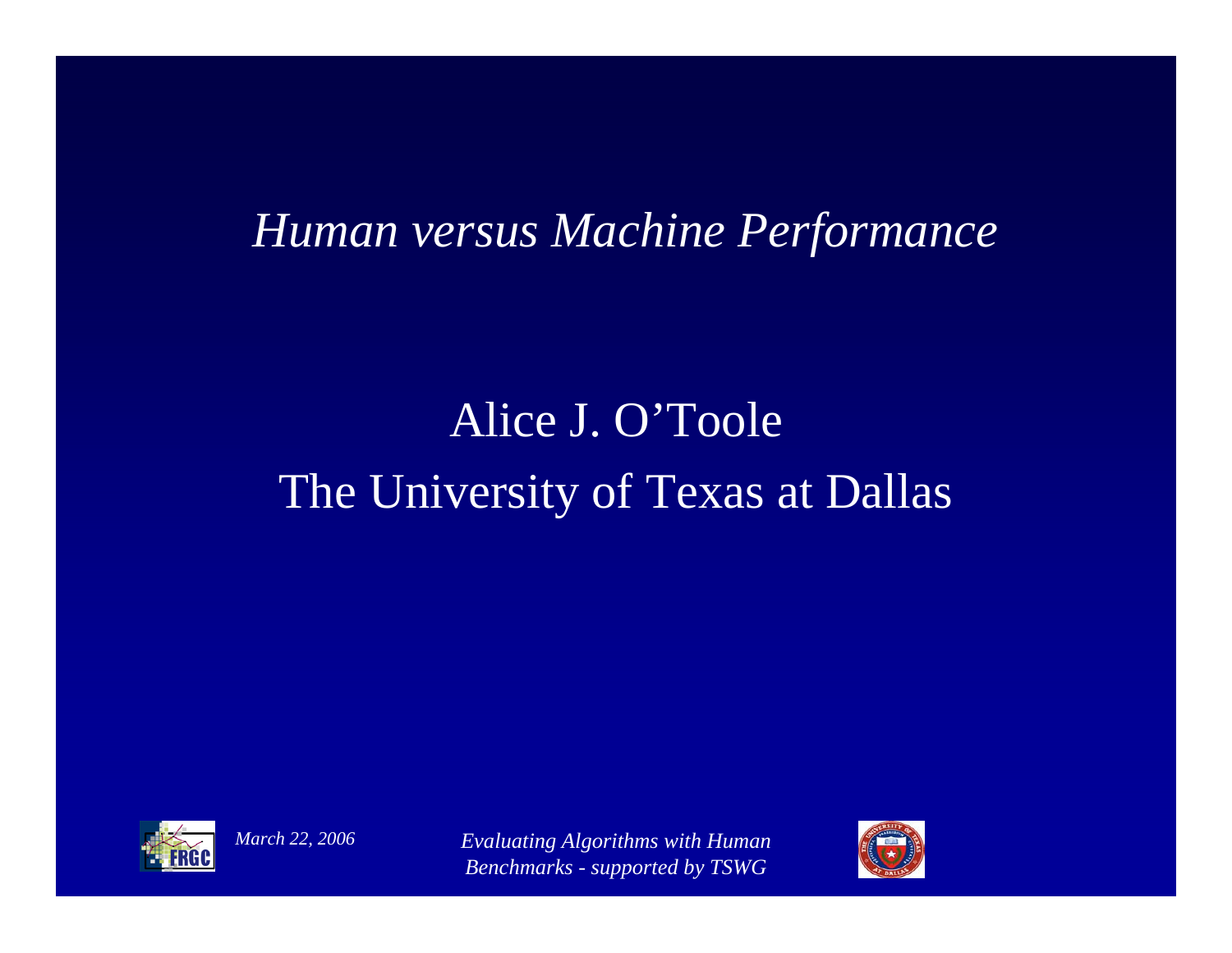### Acknowledgements

- *In collaboration with*
	- P. J. Phillips *NIST*
	- Fang Jiang *Univ. of Texas at Dallas (UTD)*
	- Nils Pénard *UTD*
	- $\mathcal{L}_{\mathcal{A}}$ Janet Ayyad - *UTD*
	- Hervé Abdi *UTD*
- *Work supported by TSWG*



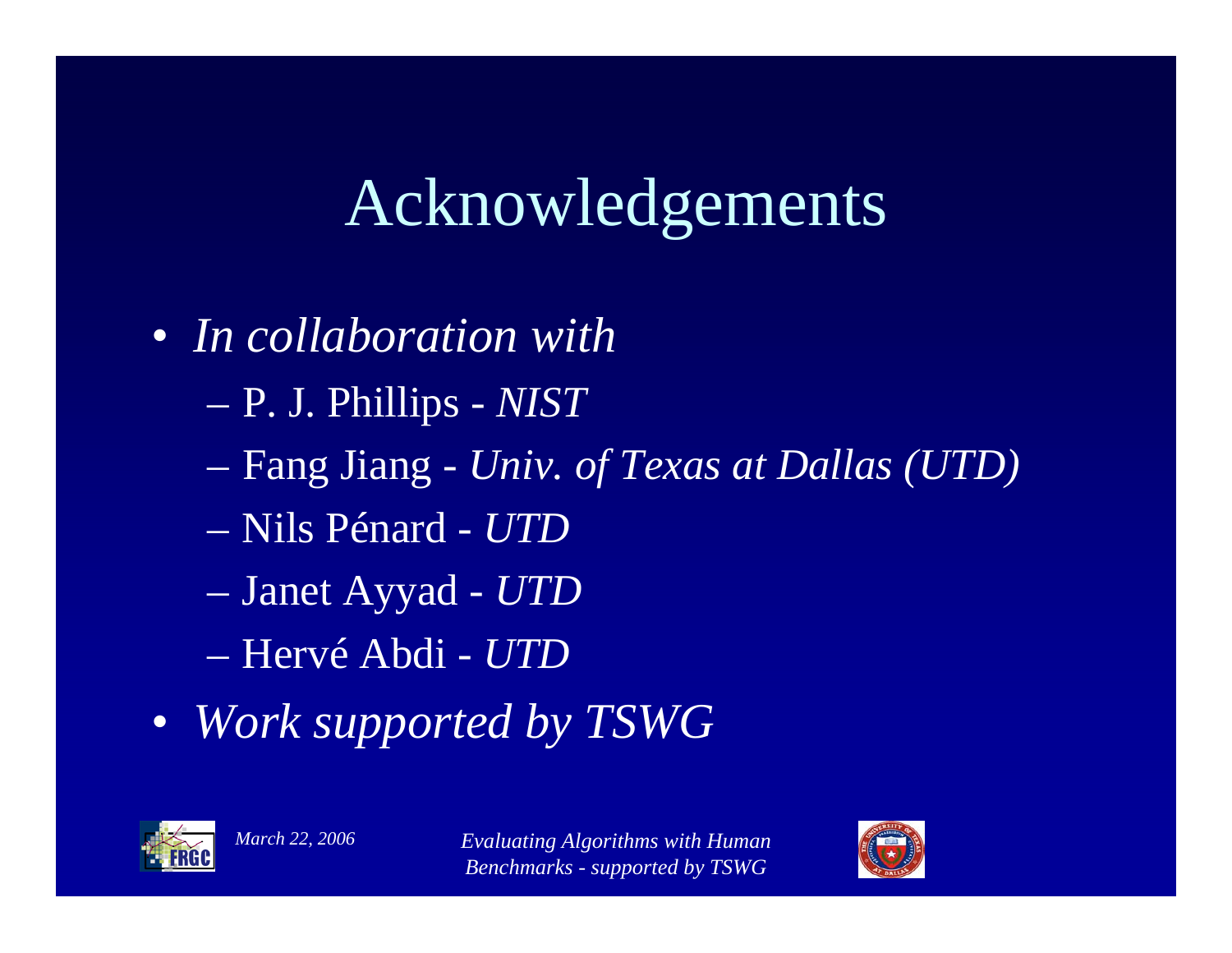### Overview

- rationale
- Face Recognition Grand Challenge
- human-machine comparison



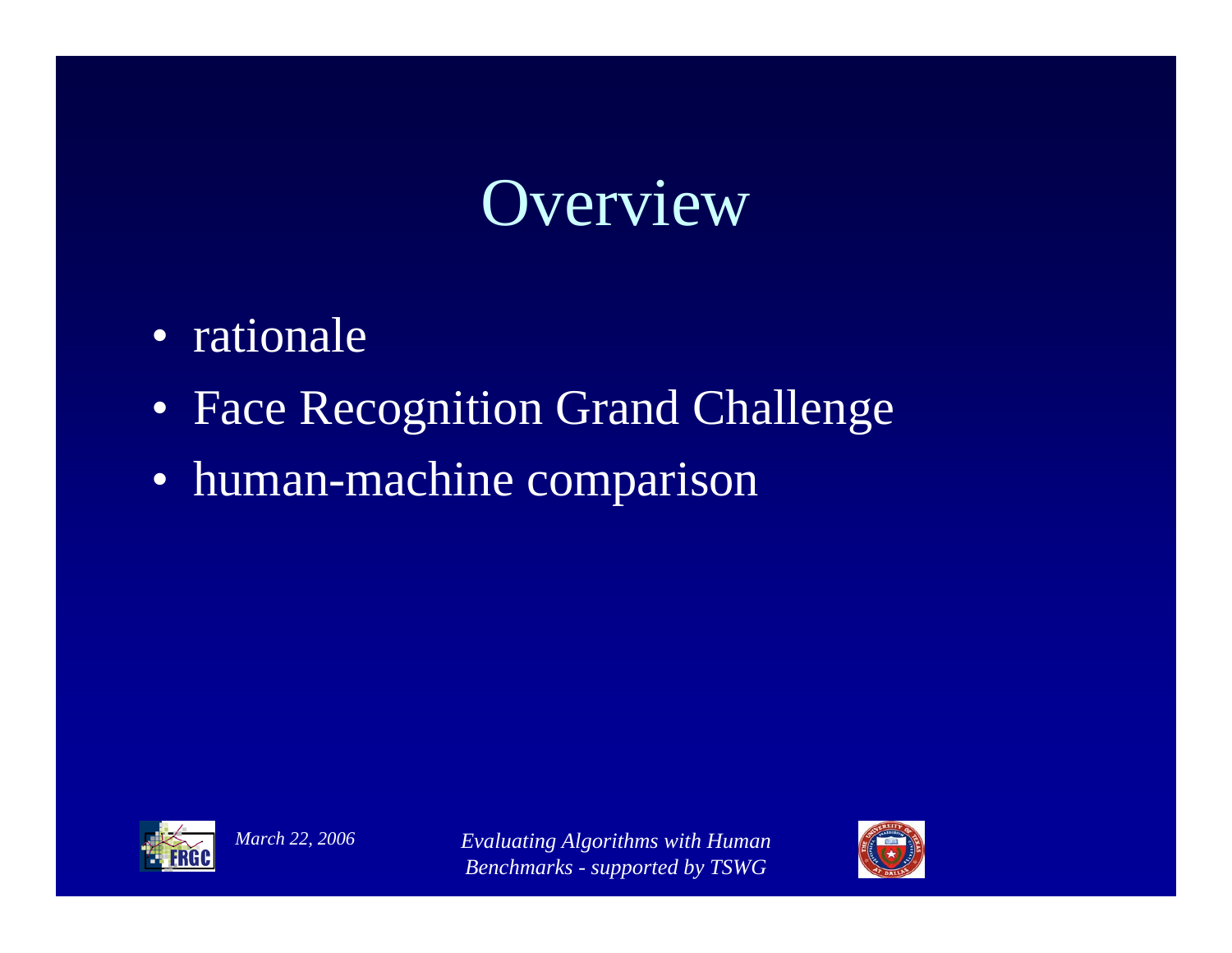# Problem

- Are face recognition algorithms *ready* for security applications?
	- enormous improvements over last decade
	- $\mathcal{L}_{\mathcal{A}}$ accuracy of algorithms tested intensively
- *How accurate do they have to be to be useful?*  $\mathcal{L}_{\mathcal{A}}$ meet or exceed human performance



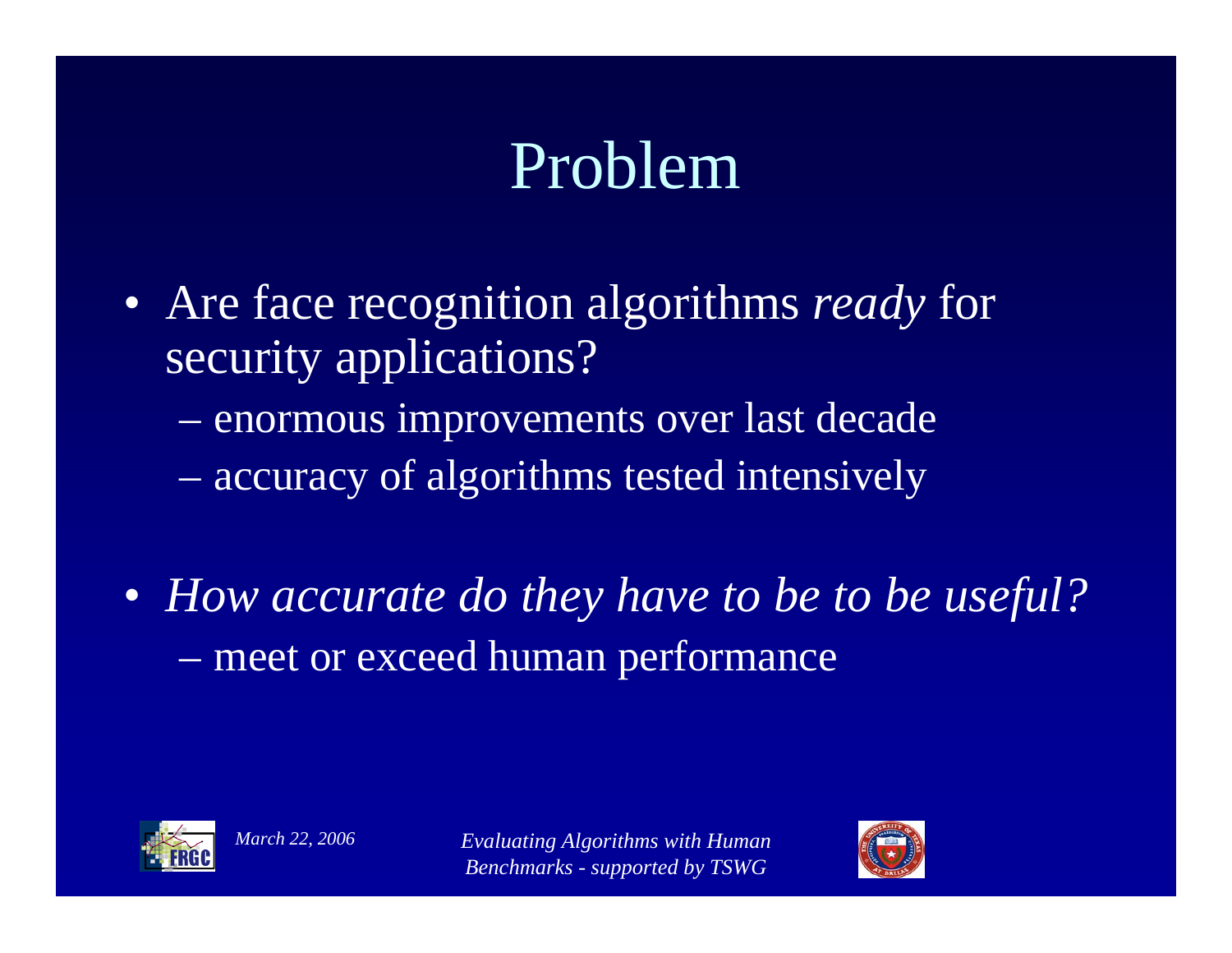# Why?

• *humans are the competition!*

human-machine comparisons *virtually* never done

- putting algorithms in the field
	- $\mathcal{L}_{\mathcal{A}}$ – security improved or put at greater risk?



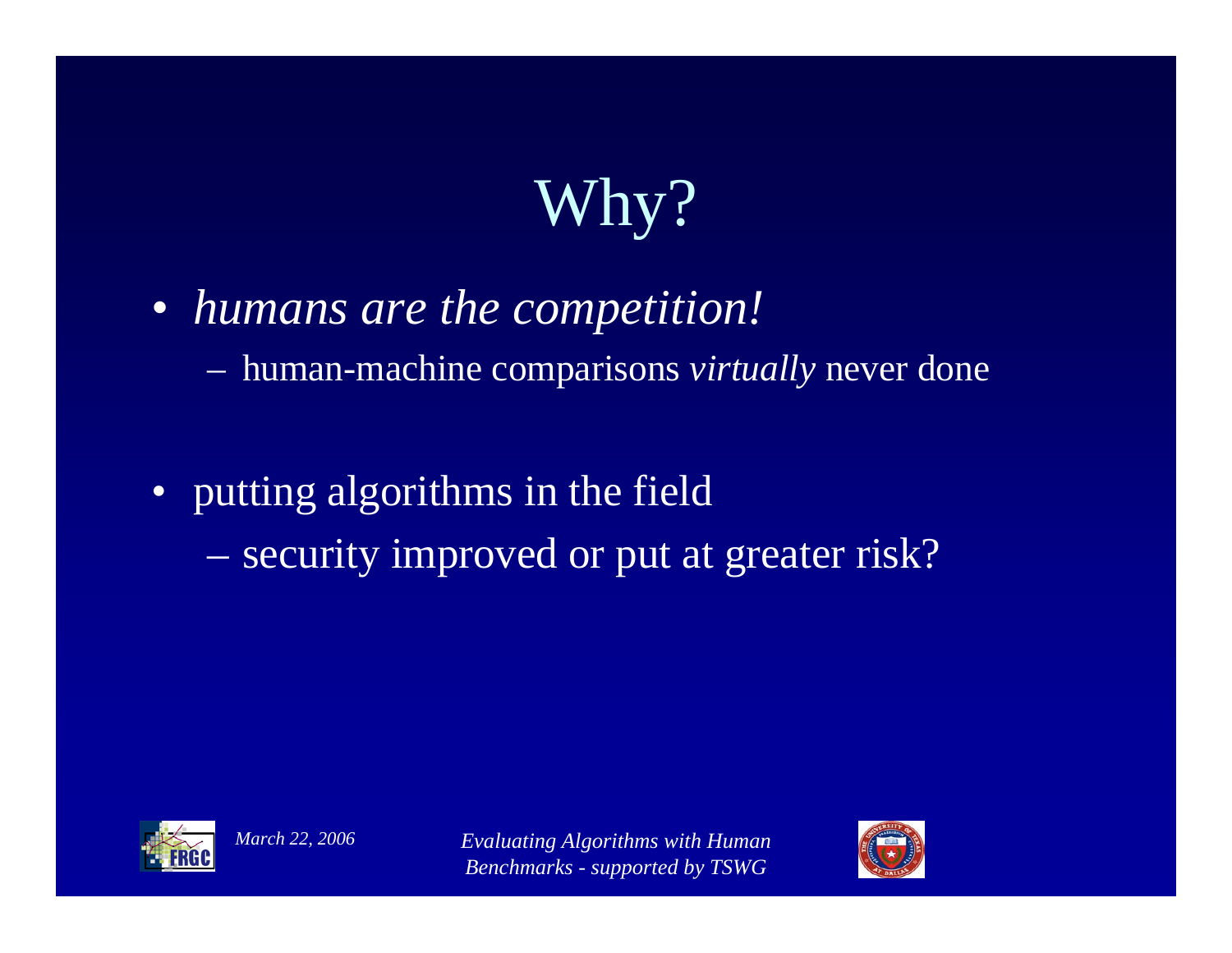### How accurate are algorithms?



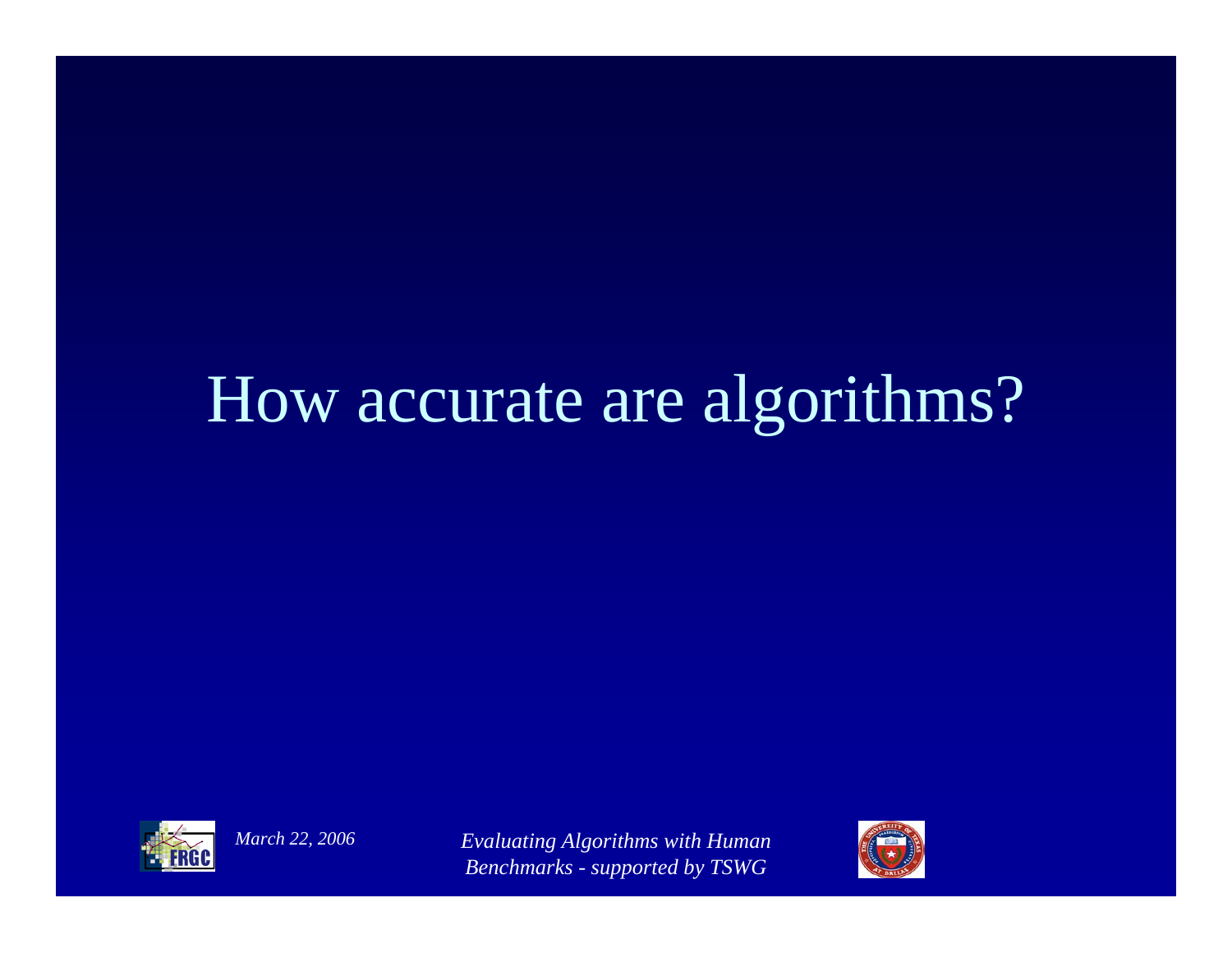### U.S. Government-sponsored Competitions

- standardize comparisons
	- $-$  test multiple algorithms
	- $\mathcal{L}_{\mathcal{A}}$ identical, LARGE sets of face image data
	- Face Recognition Grand Challenge
		- (2004-ongoing)



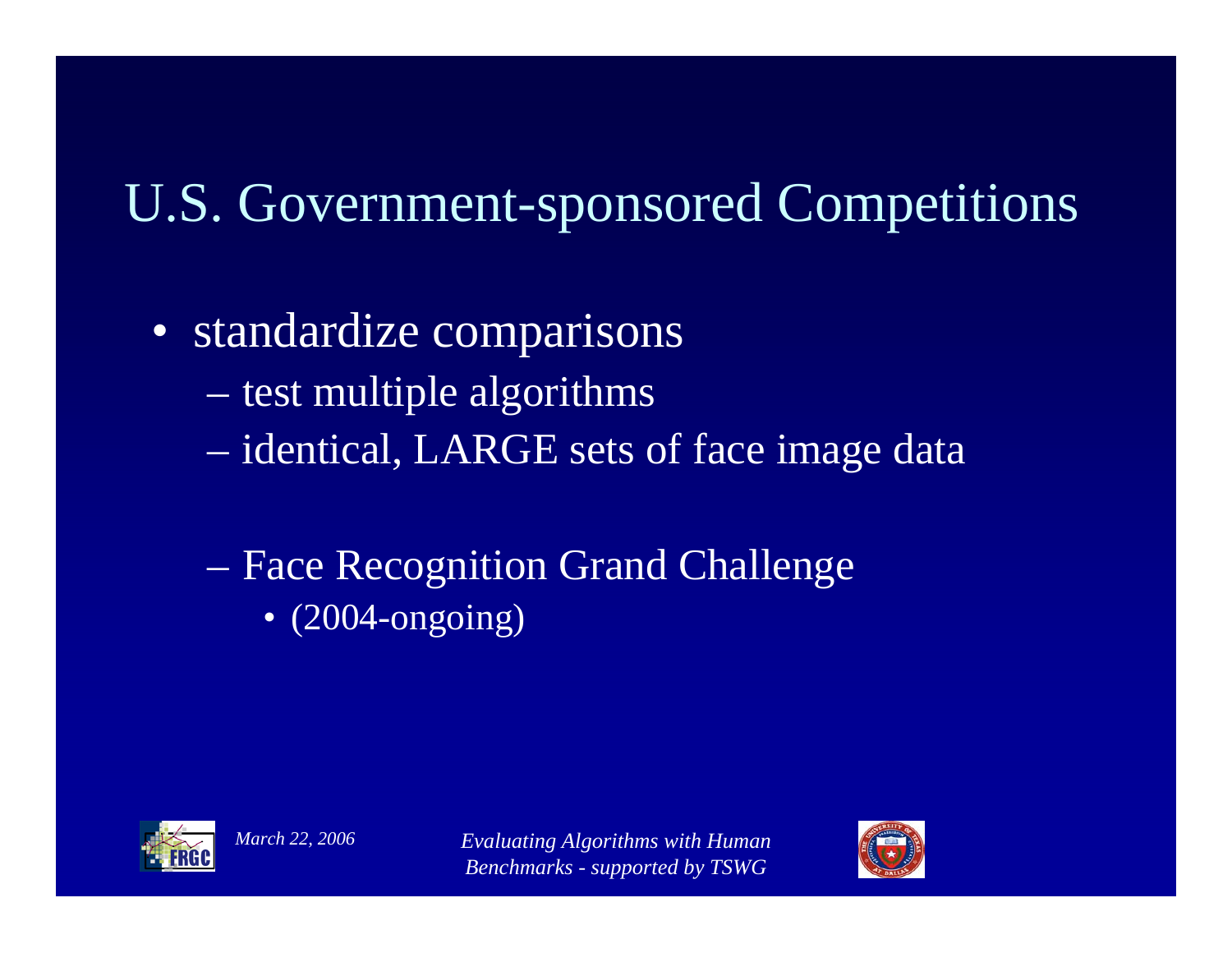### Present work

- $\bullet$  purpose
	- extend standardization of FRGC to compare humans and algorithms on a challenging face recognition task
	- $\mathcal{L}_{\mathcal{A}}$  matching face identity across changes in illumination (FRGC Exp. 4)



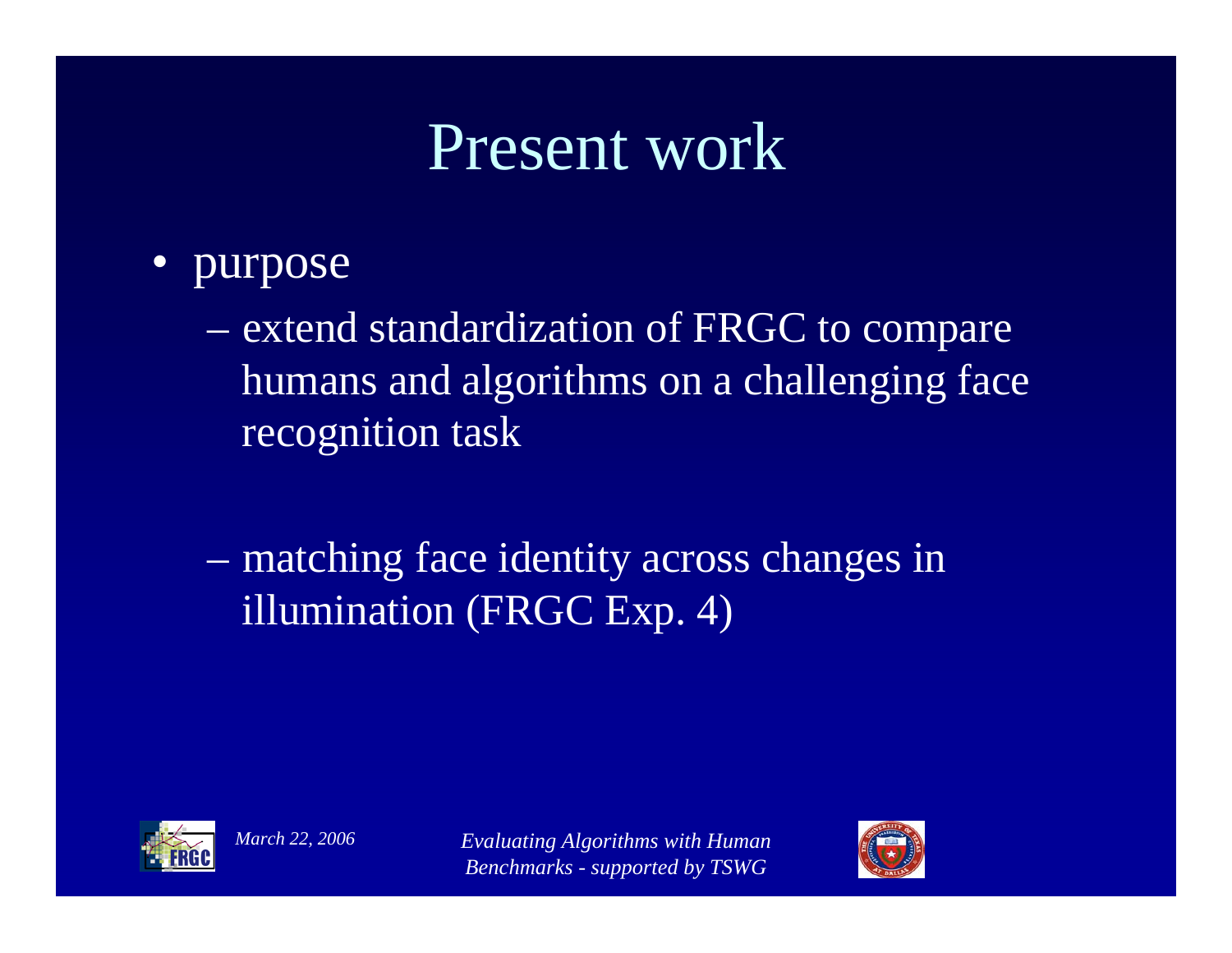### Why Illumination Change?

- • recognized to be difficult for:
	- $\,rm{humas} \,$  (e.g., Braje et al., 2000; Troje & Bülthoff, 1998)
	- $\operatorname{algorithms}$  (e.g., Phillips et al. 2005; Gross et al. 2005)



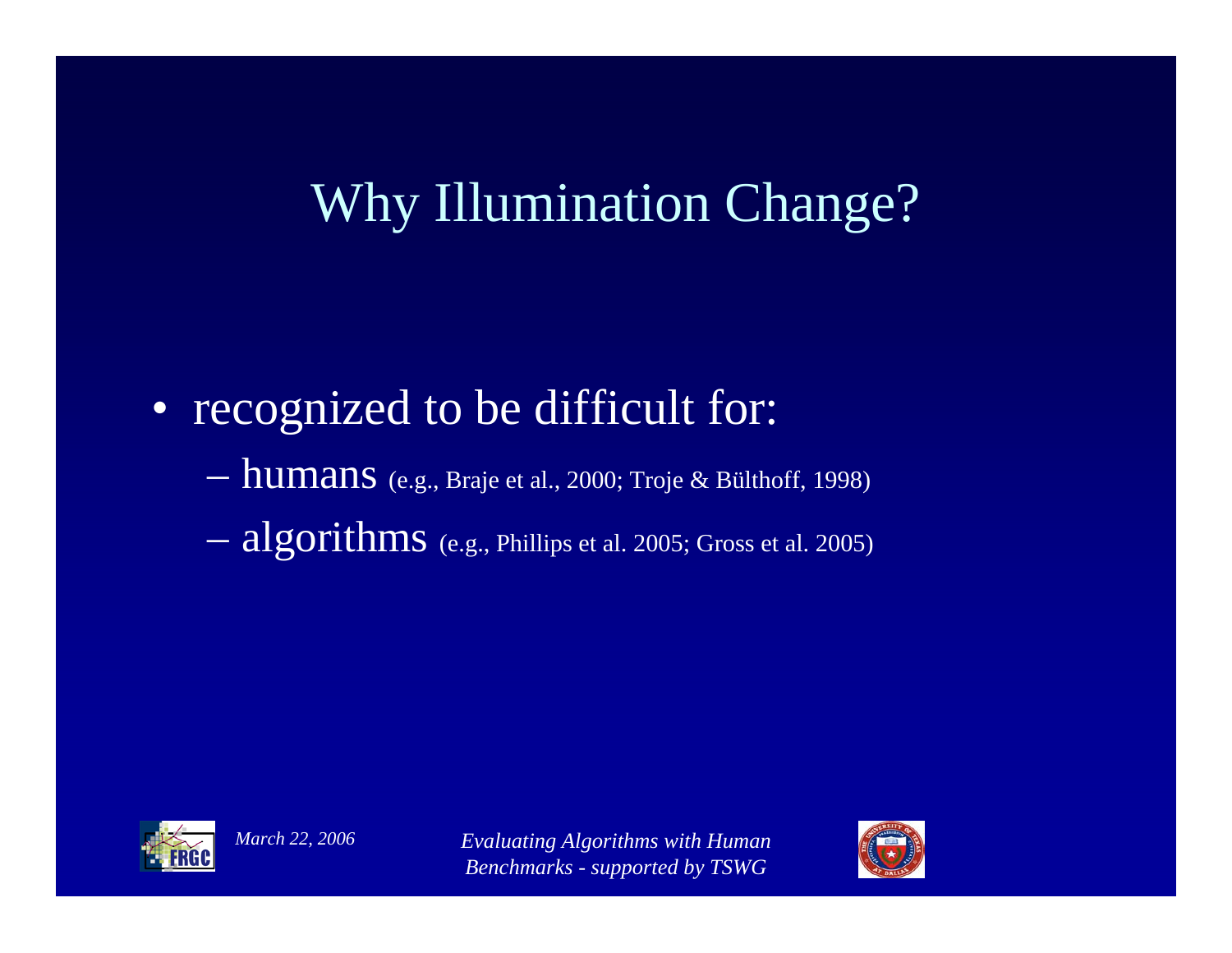### Most Challenging FRGC Experiment

- controlled illumination experiment (Exp. 1)
	- match images with controlled illumination
	- $\mathcal{L}_{\mathcal{A}}$ 20 participating algorithms
	- $\mathcal{L}_{\mathcal{A}}$  median performance of
		- .91 verification rate
		- .001 false acceptance rate



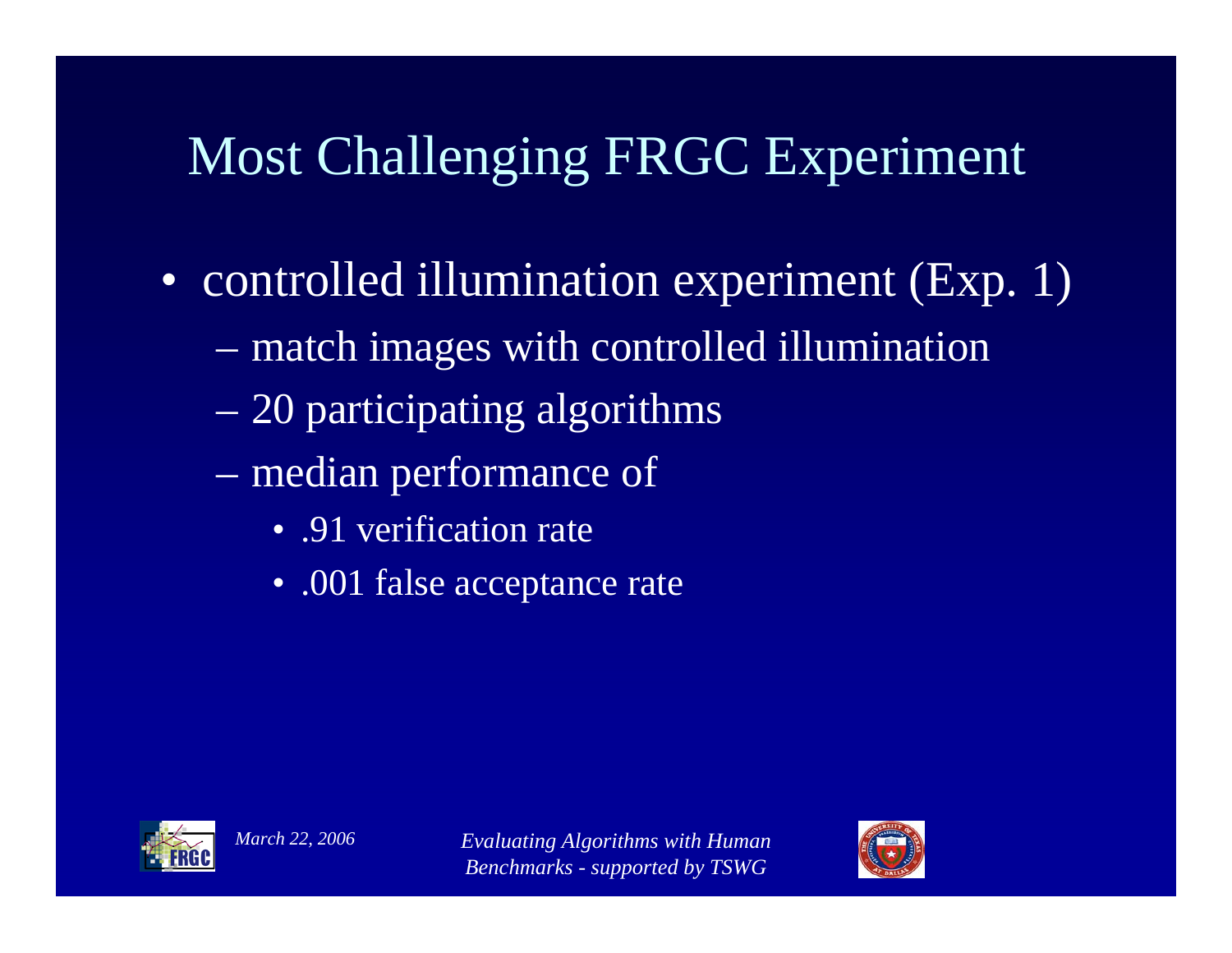- • uncontrolled illumination (Exp. 4)
	- match images with controlled and uncontrolled illumination
	- $\mathcal{L}_{\mathcal{A}}$ 7 participating algorithms
	- $\mathcal{L}_{\mathcal{A}}$  median performance
		- .42 verification rate
		- .001 false acceptance rate



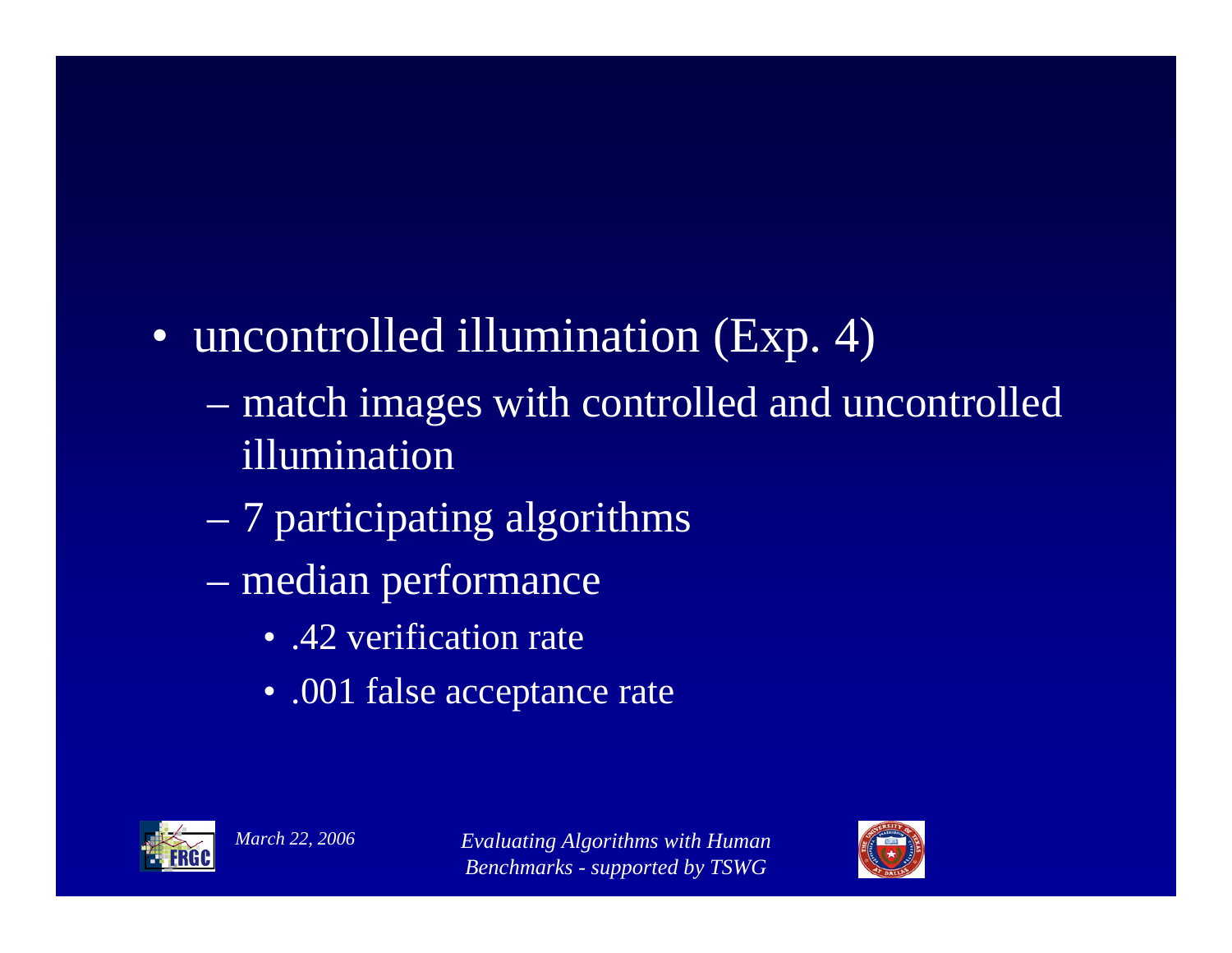### FRGC Uncontrolled Illumination Test

- Match identity in target and probe faces
	- *target* controlled illumination
	- $\mathcal{L}_{\mathcal{A}}$ *probes* - uncontrolled illumination







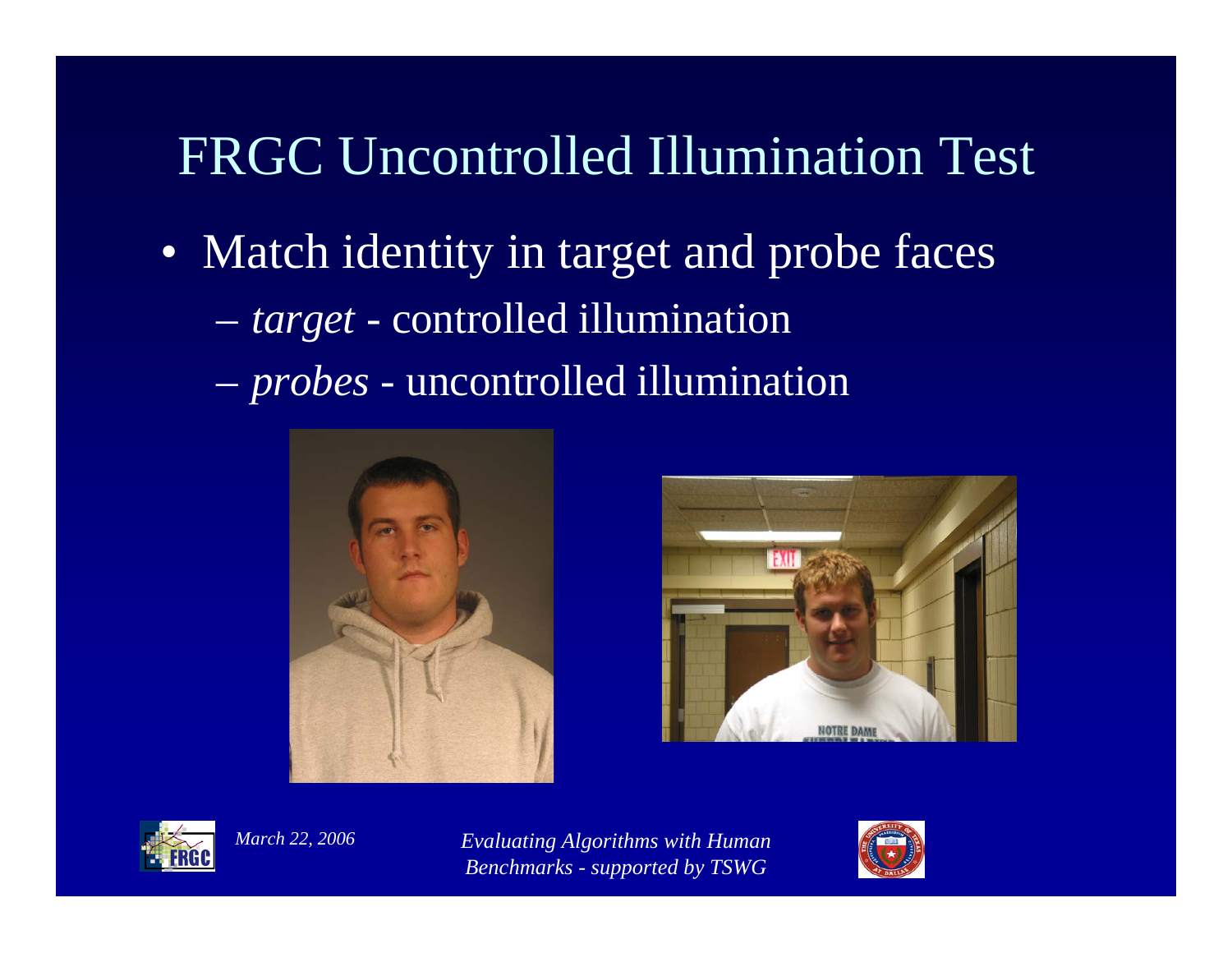# Specifics

- similarity matrix
	- target (*<sup>n</sup>* = 8014)
	- probe (*<sup>n</sup>* =16028)
	- $\mathcal{L}_{\mathcal{A}}$  $s(i,j)$  = similarity between the  $i<sup>th</sup>$  and  $j<sup>th</sup>$  faces
		- 128,041,040 similarity scores
		- 407,352 of same people
		- remainder of different people



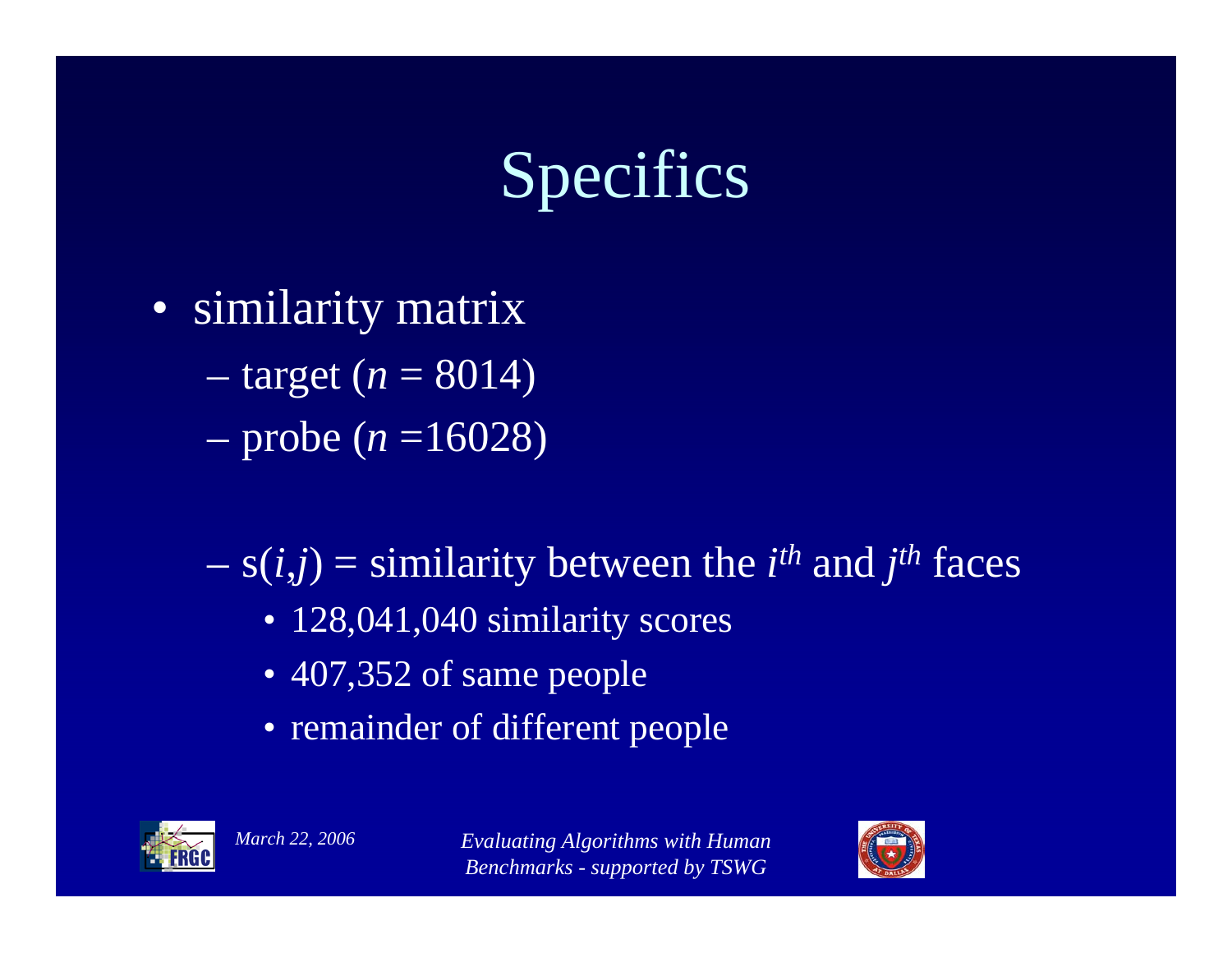### Results

#### • ROC

- verification rate
- false acceptance rate



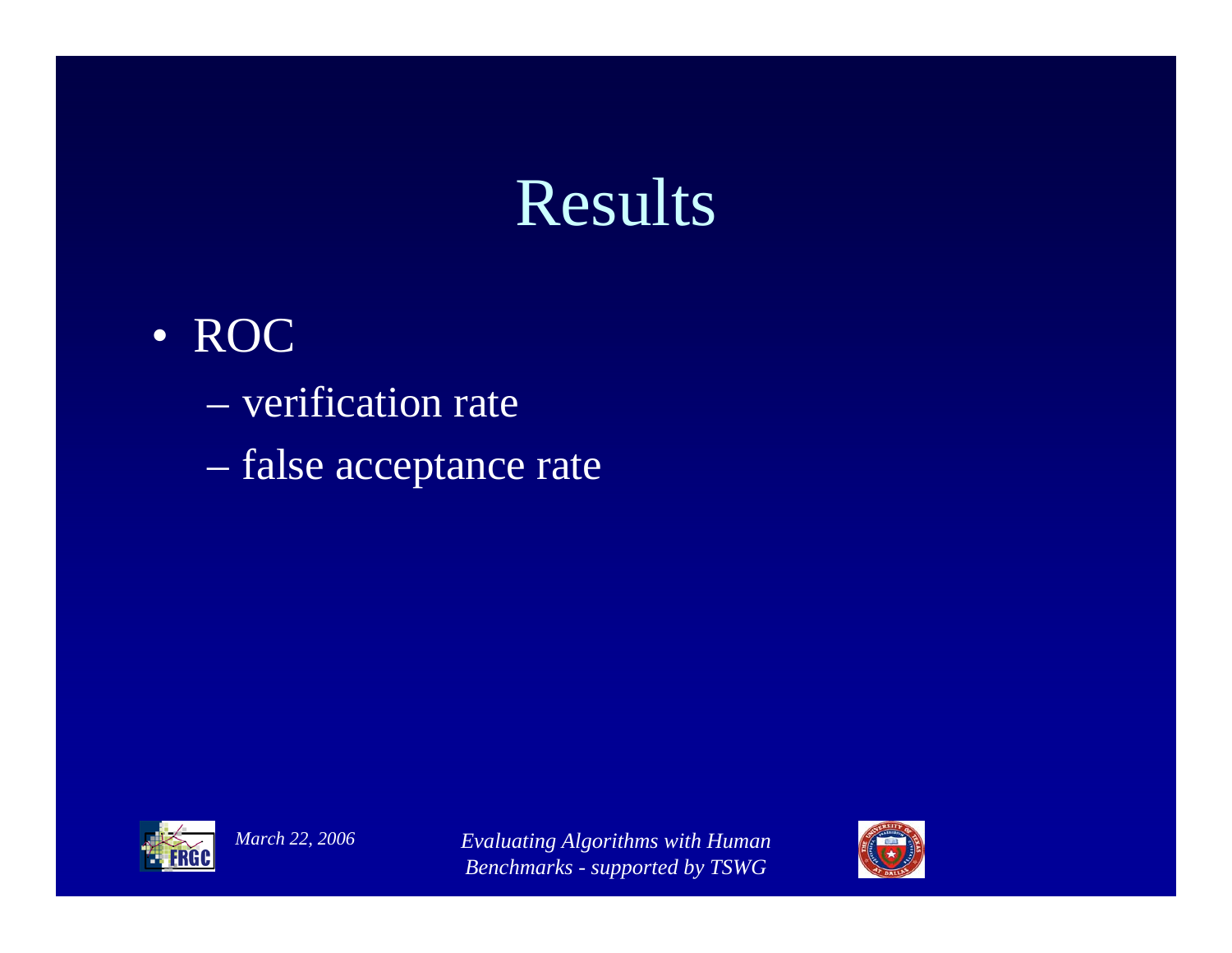#### **Algorithm Performan**





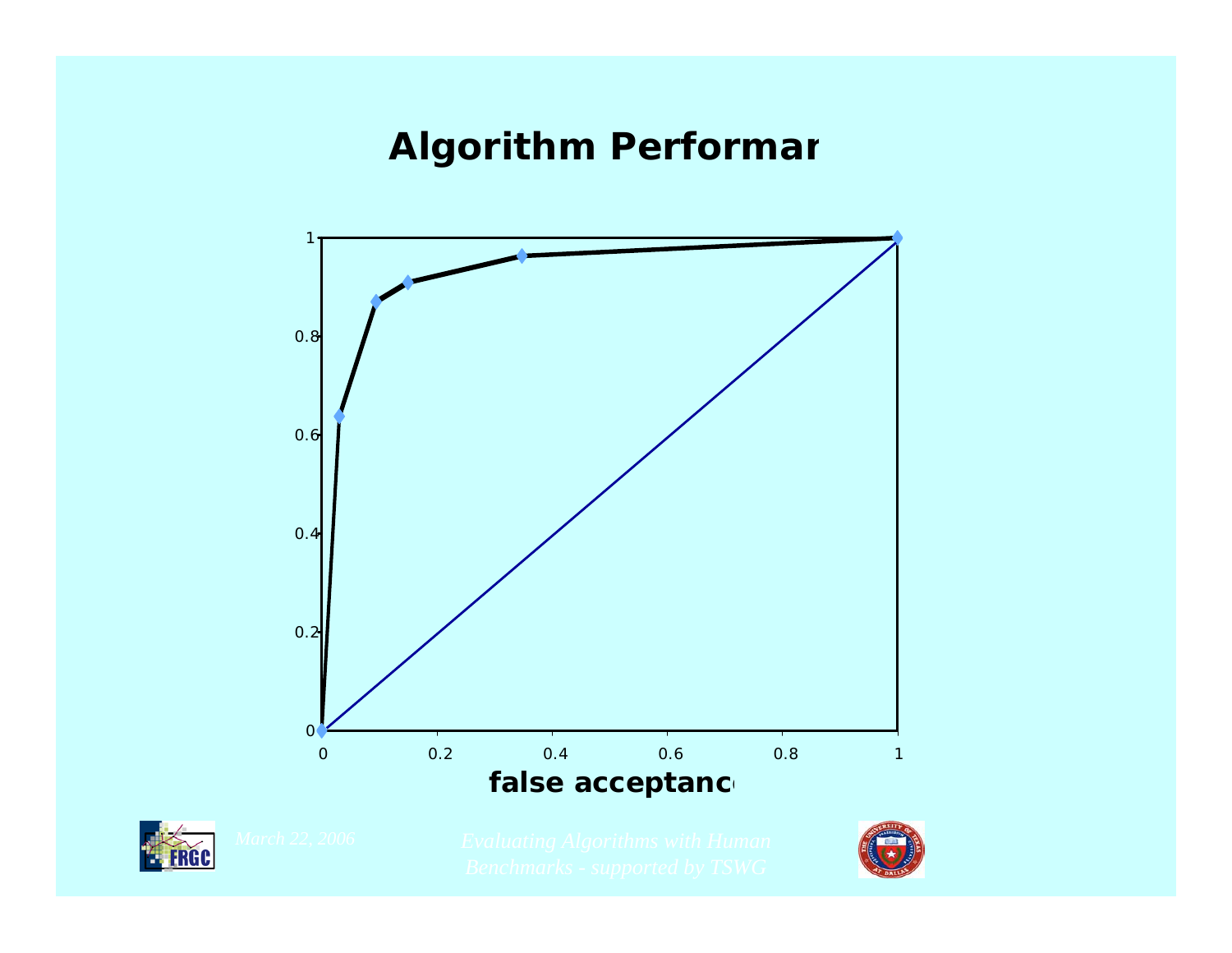### Comparing Humans and Algorithms

### • problem

128 million face pairs?

### • solution

- sample face pairs
	- most difficult
	- easiest



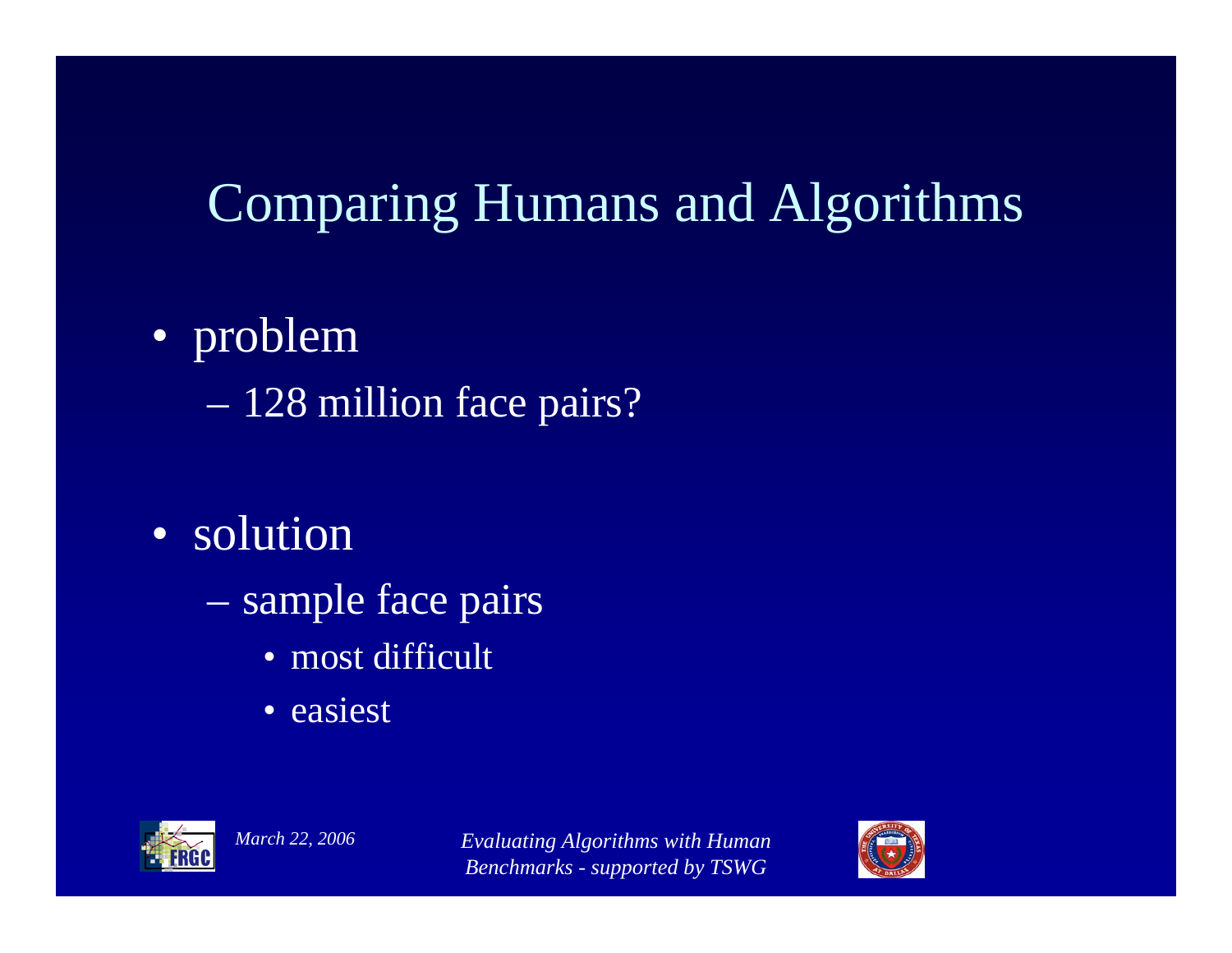# Sampling

- • homogeneous
	- caucasian males/females 20-30 yrs
	- $\mathcal{L}_{\mathcal{A}}$  comparisons made on identity not
		- age, race, sex
- caution on the FRGC results



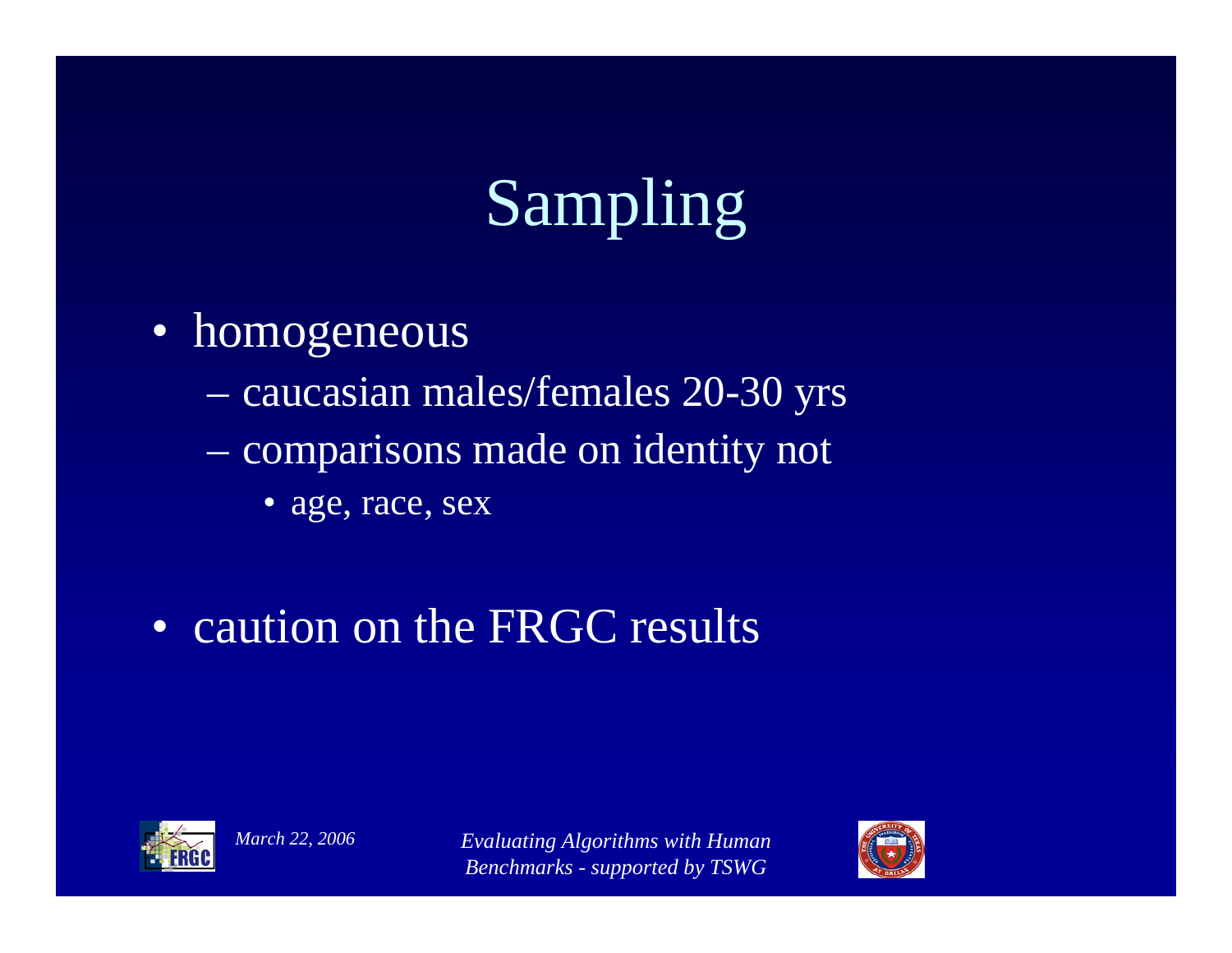## Easy and Difficult

- PCA Baseline Algorithm
	- scaled and aligned images (SAIC)
	- available and widely used since the 90's
	- but not state-of-the-art



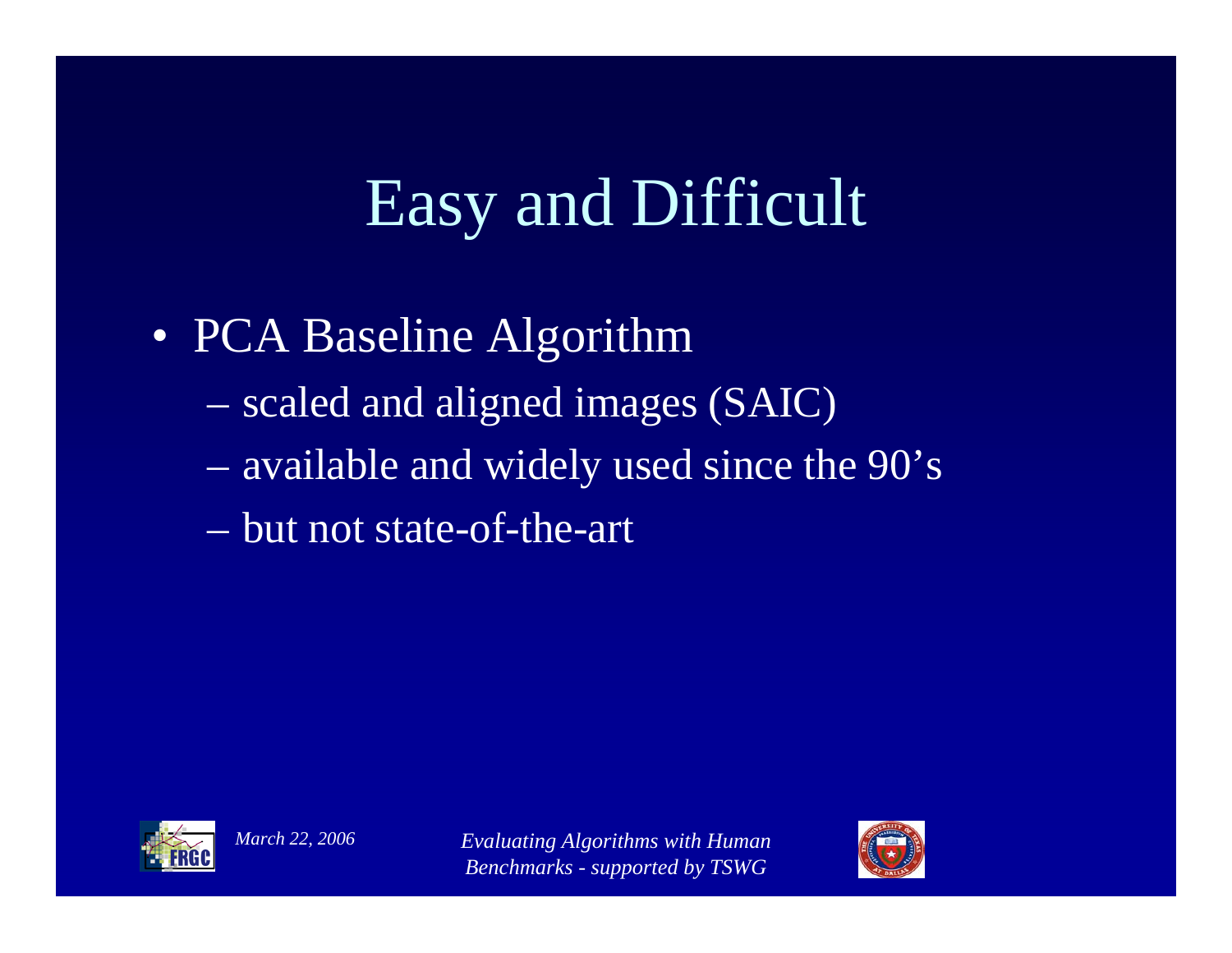### Match Pairs

- *"easy" match pairs*
	- 2 "similar" images of same person
		- similarity scores > 2 sd *above* mean similarity of match pairs
- *"difficult" match pairs*
	- 2 "dissimilar" images of same person
		- similarity scores < 2 sd *below* mean similarity of match pairs



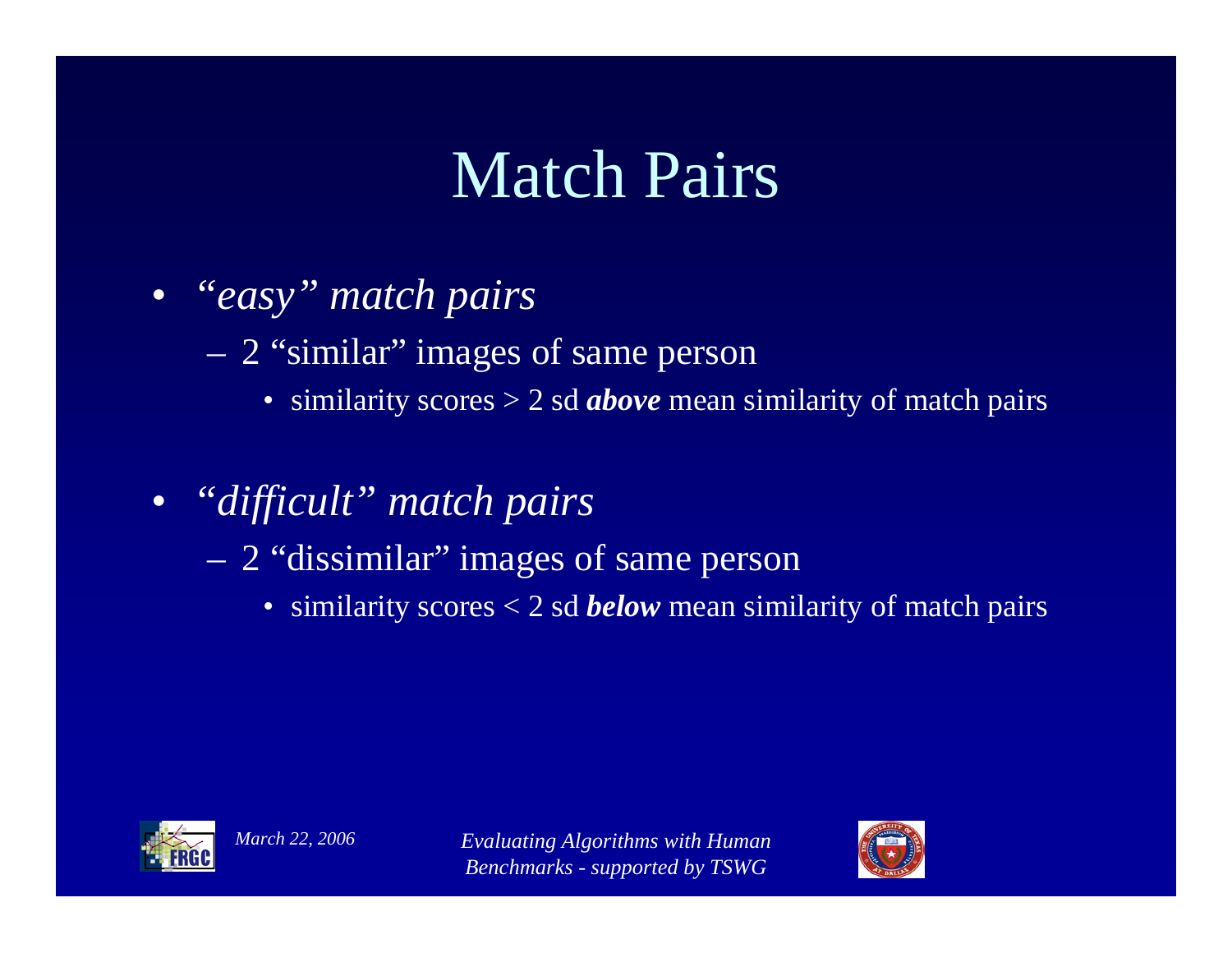### No-Match Pairs

#### • *"easy" no-match pairs*

- 2 "dissimilar" images of different people
	- $\bullet$  similarity scores < 2 sd *below* mean similarity of no-match pairs
- *"difficult" no-match pairs*
	- 2 "similar" images of different person
		- similarity scores < 2 sd *above* mean similarity of no-match pairs



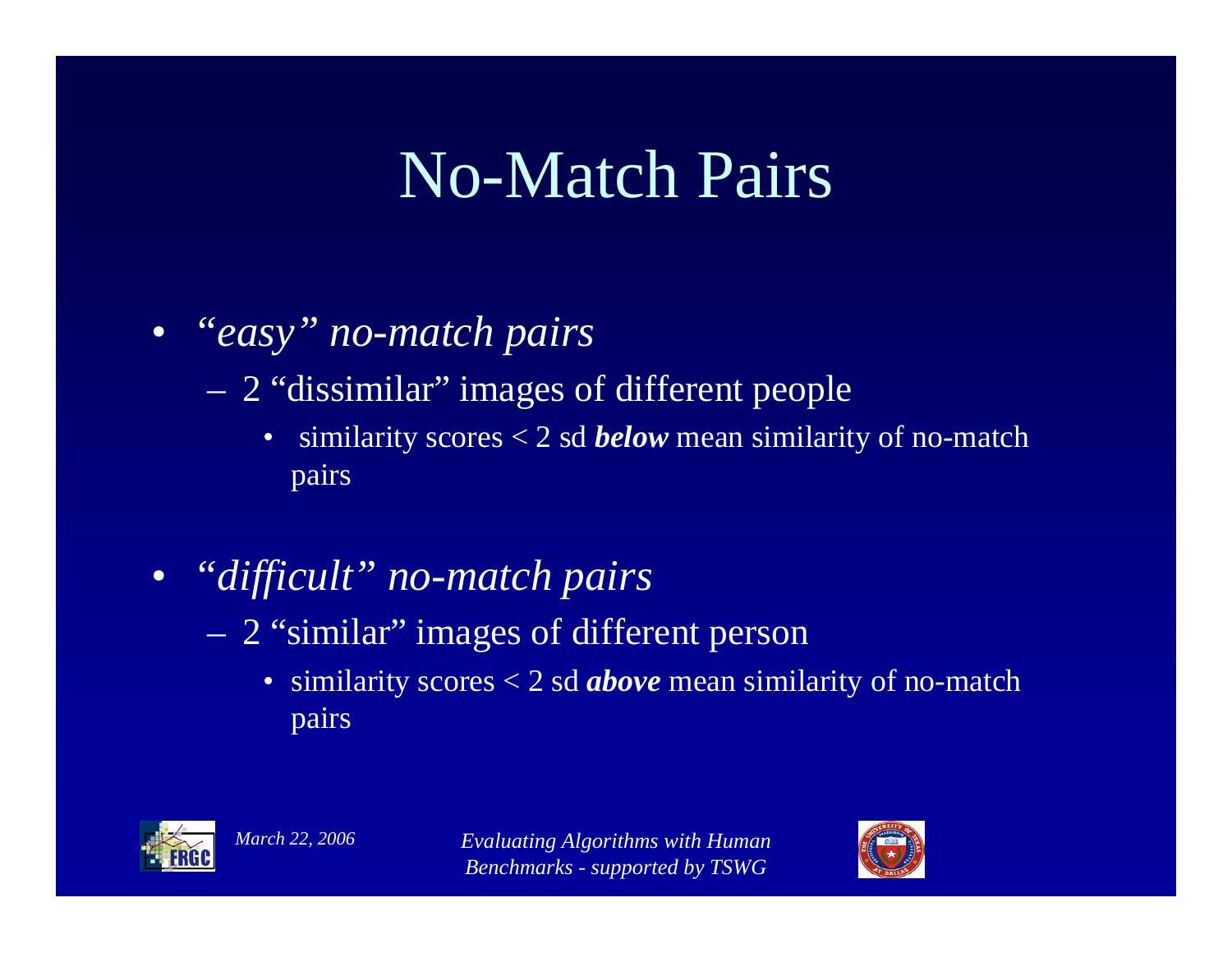#### • Experiment 1

- $\mathcal{L}_{\mathcal{A}}$ unlimited exposure time
- $\mathcal{L}_{\mathcal{A}}$ male face pairs

#### • Experiment 2

- $\mathcal{L}_{\mathcal{A}}$ 2 sec. exposure time
- $\mathcal{L}_{\mathcal{A}}$ male and female face pairs

#### • Experiment 3

- $\mathcal{L}_{\mathcal{A}}$ 500 msecs. exposure time
- <u>– Liberator Angelski, politik artistik (d. 18</u> male and female face pairs



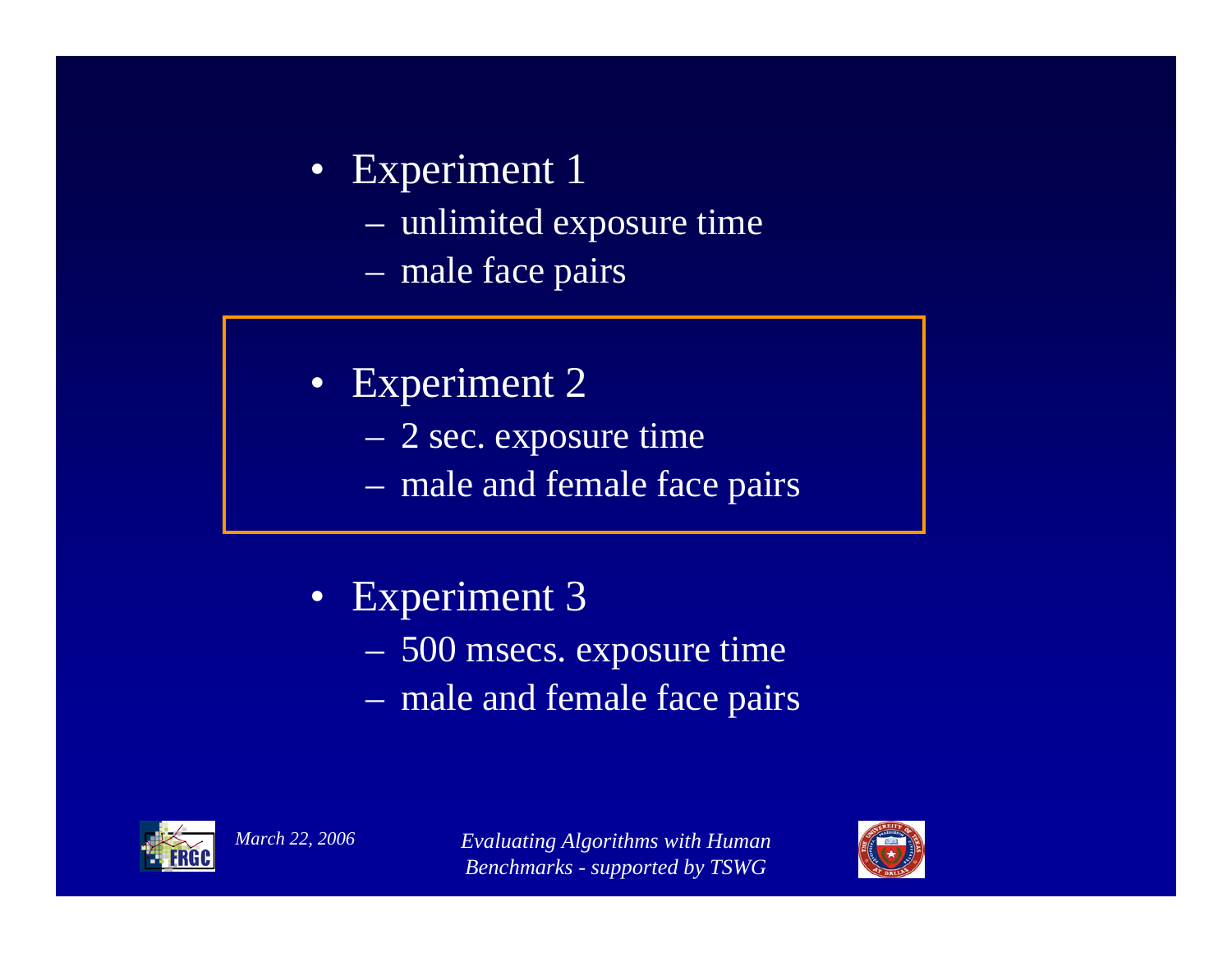### Methods

#### • Stimuli

- 240 pairs of faces
	- 120 male pairs
		- 60 easy
		- 60 difficult
	- 120 female pairs
		- 60 easy
		- 60 difficult



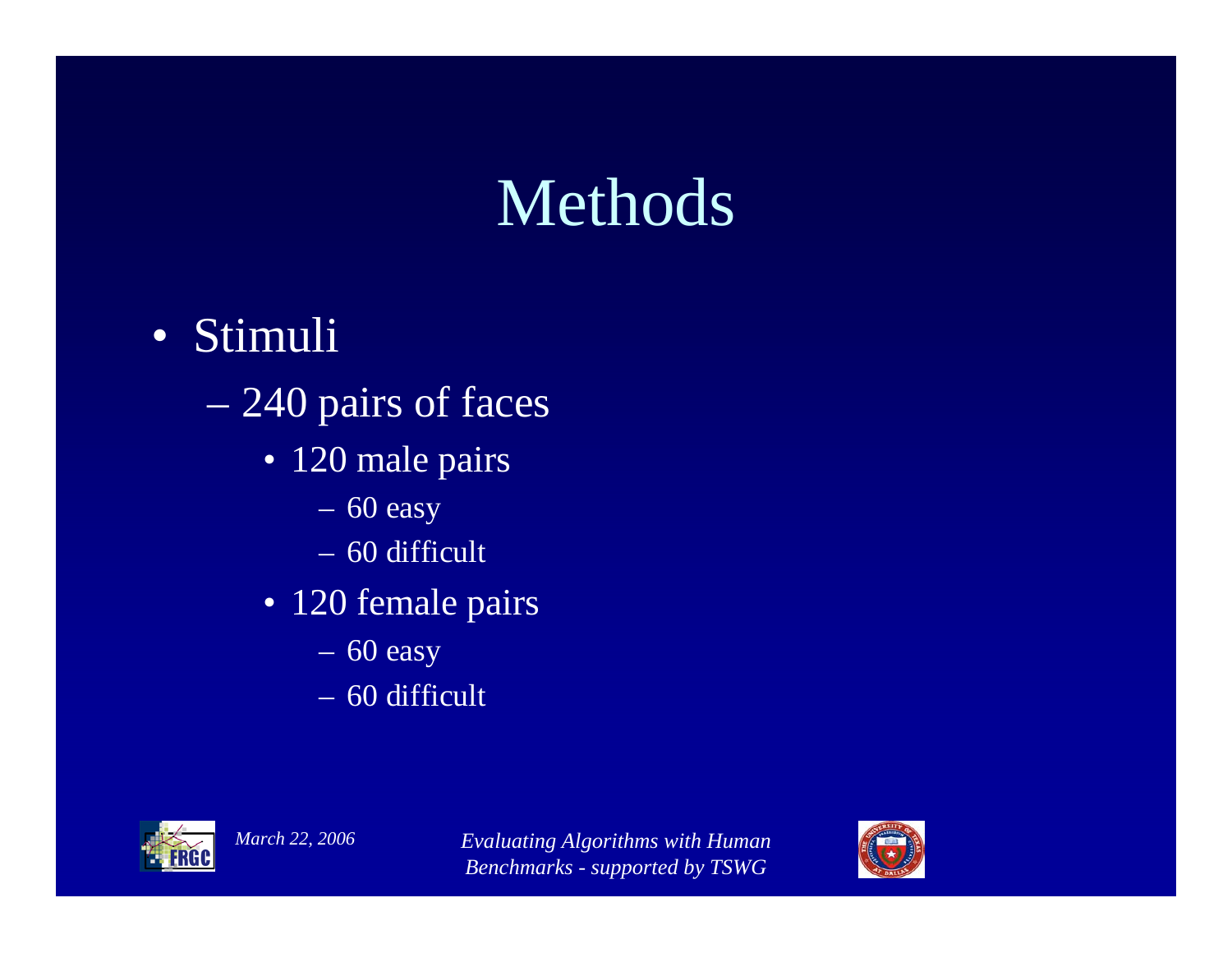### • Subjects

#### – 91 volunteers from UTD

• Expt.  $1$ 

– *<sup>n</sup>* = 22 (12 males; 10 females)

• Expt. 2

– *<sup>n</sup>* = 49 (24 males; 25 females)

• Expt. 3

– *<sup>n</sup>* = 20 (10 males; 10 females)



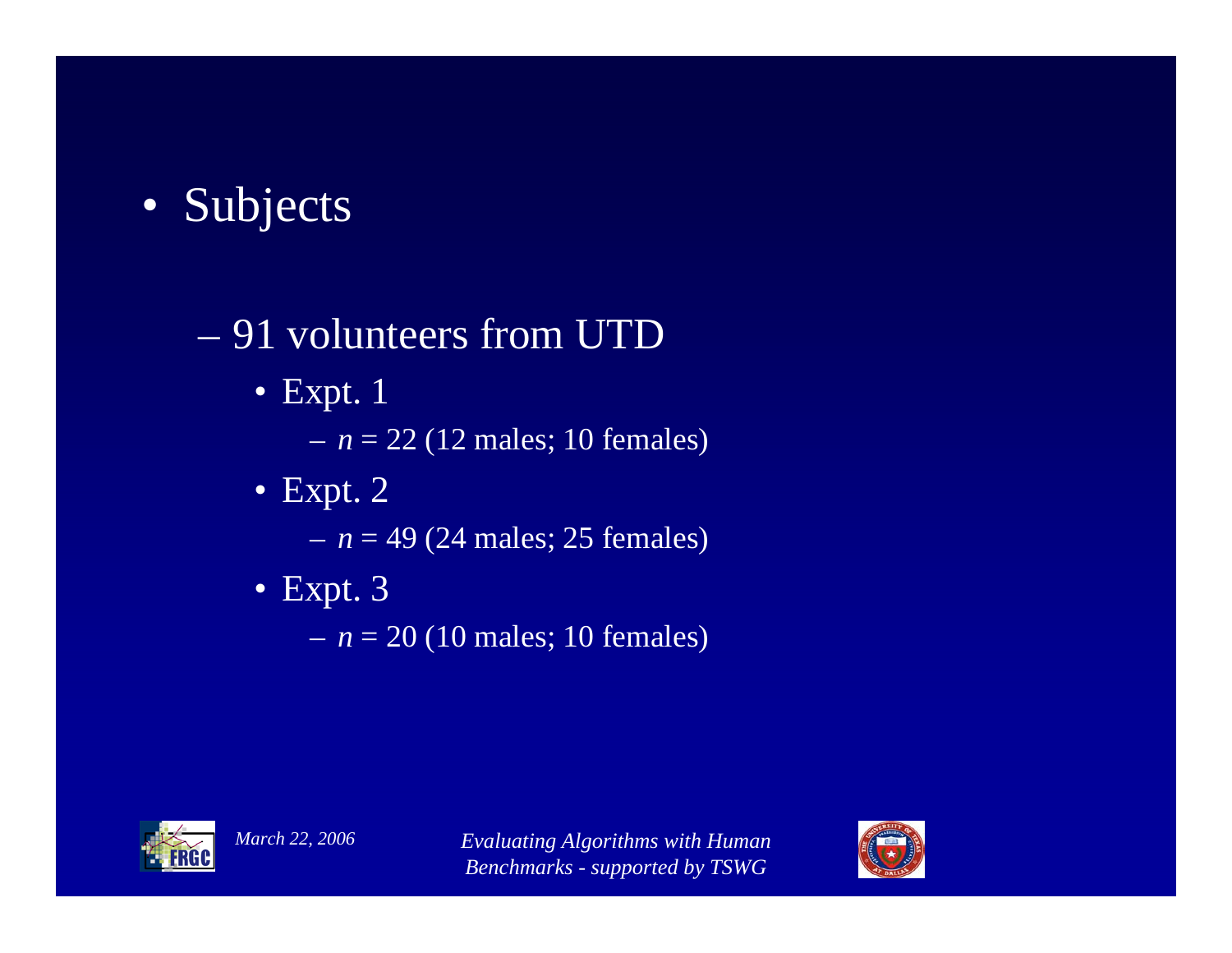### Procedure

- 2 faces appear side by side
- Human subject raters respond…
	- $\mathcal{L}_{\mathcal{A}}$ 1. sure they are the same person
	- 2. think they are the same person
	- 3. not sure
	- $\mathcal{L}_{\mathcal{A}}$ 4. think they are not the same person
	- 5. sure they are not the same person



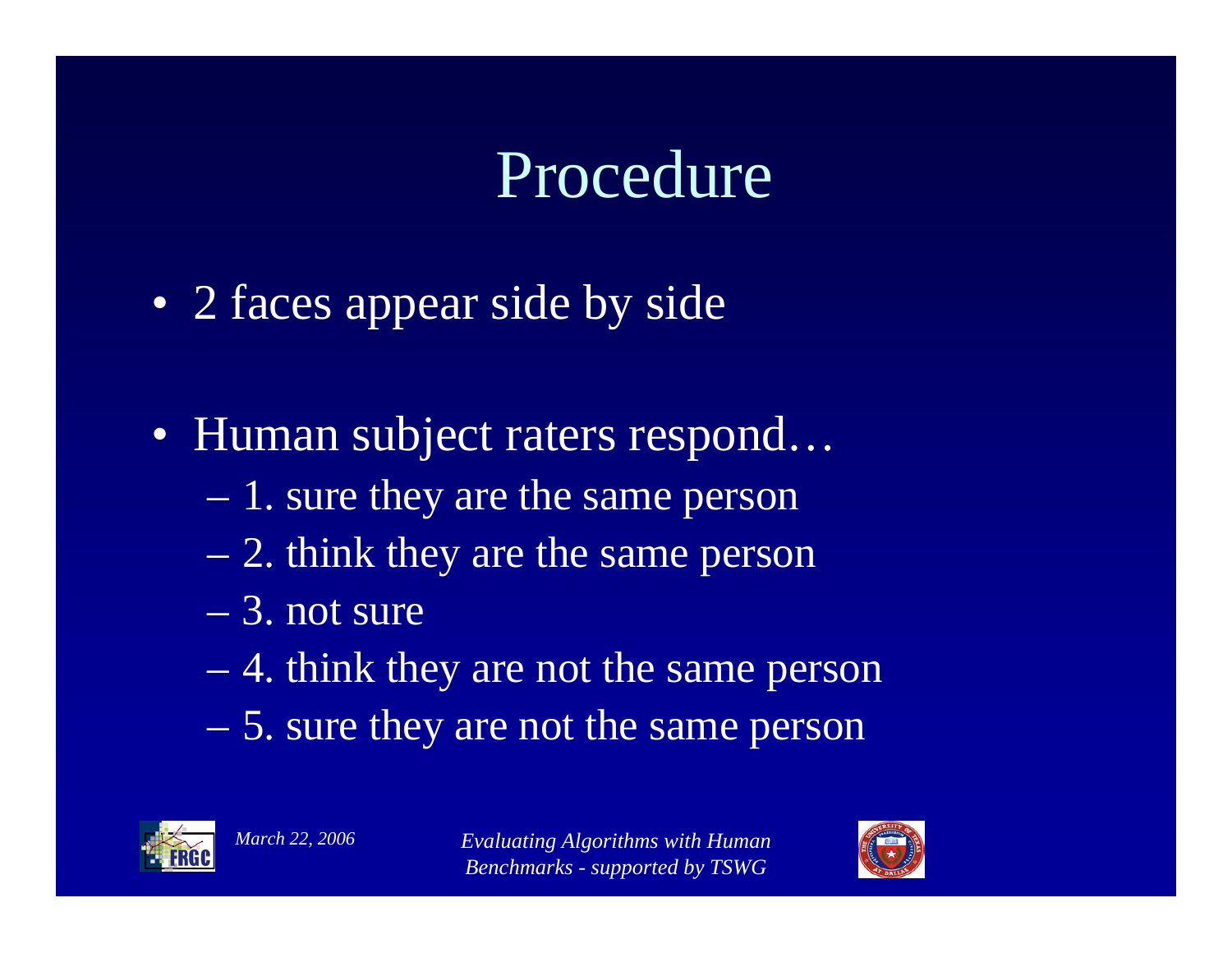### Results

- *PCA predicts difficulty (d' analysis)* – Experiment 1 • *F*(1,20) = 19.78, *p* < .002 – Experiment 2 • *F*(1,48) = 96.53, *p* < .0001 – Experiment 3
	- *F*(1,18) = 62.65, *p* < .0001



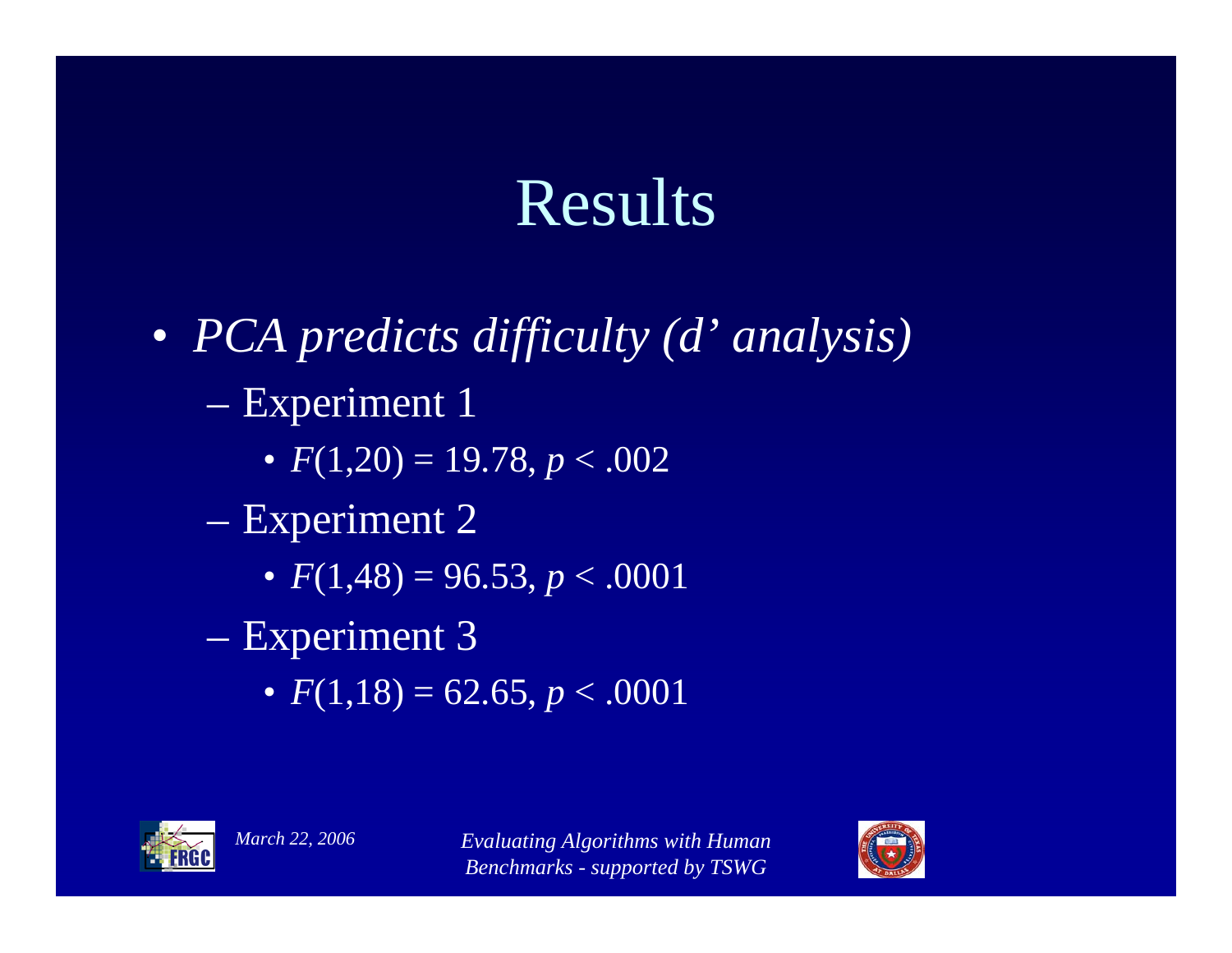#### **Experiment 2**





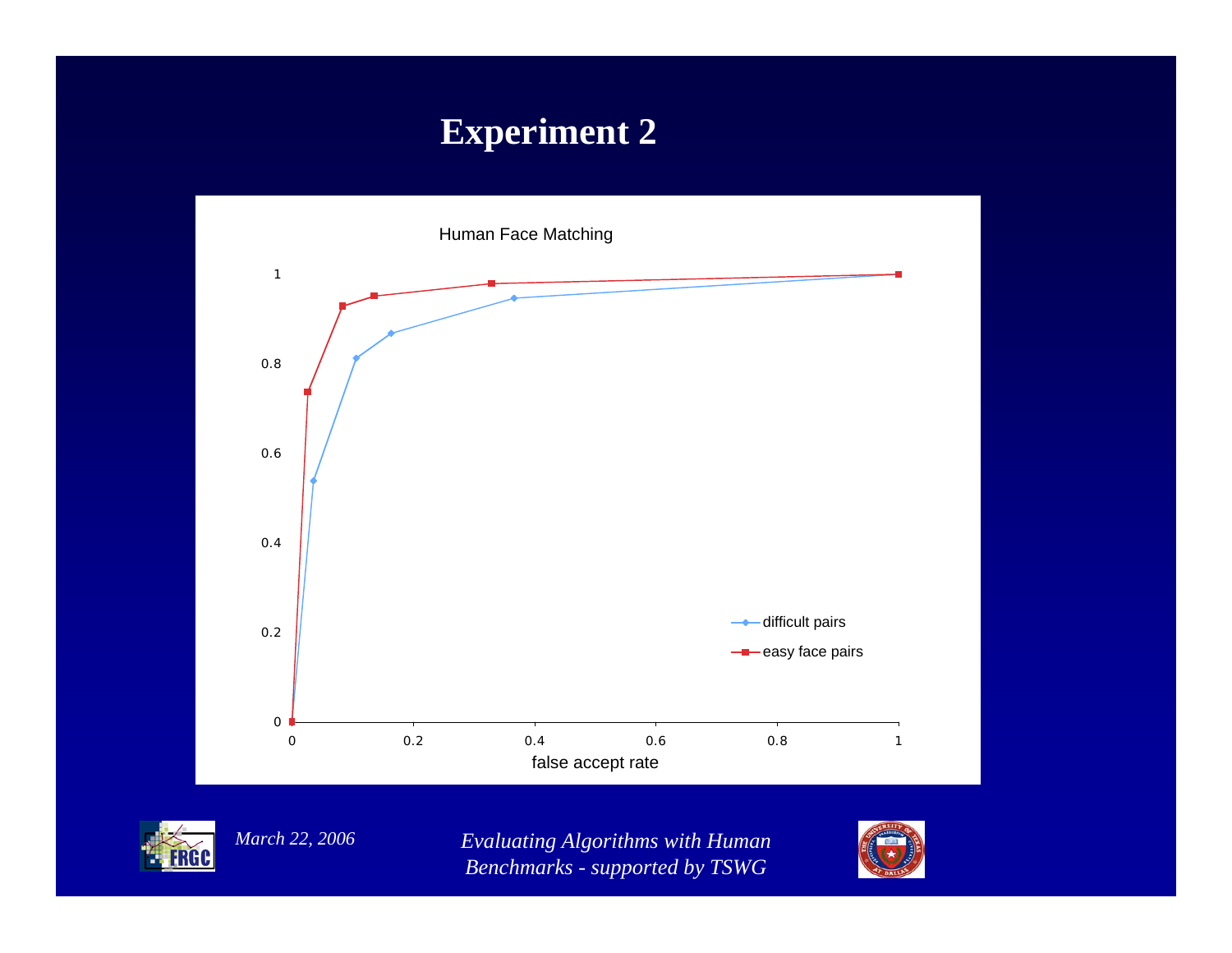### Experiment comparison

- Humans no more accurate with unlimited time than with 2 secs. presentations *F*(1,176)= 2.01, *ns*.
- Human accuracy declined with exposure times of 500 msecs.
	- *F*(1,176)= 26.97, *p* < .0001



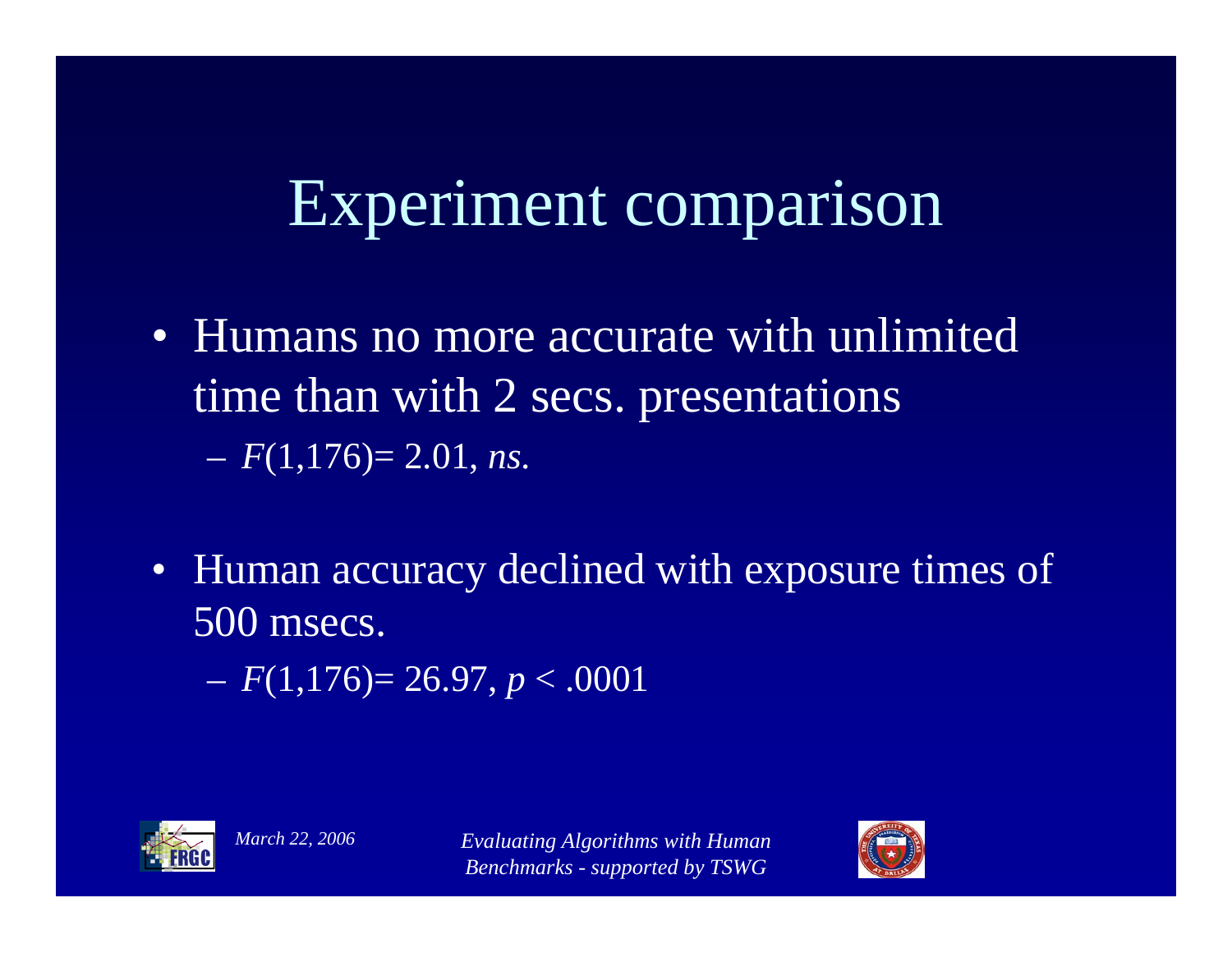# Stability of human performance

• supports use of these data for benchmark comparisons with machines



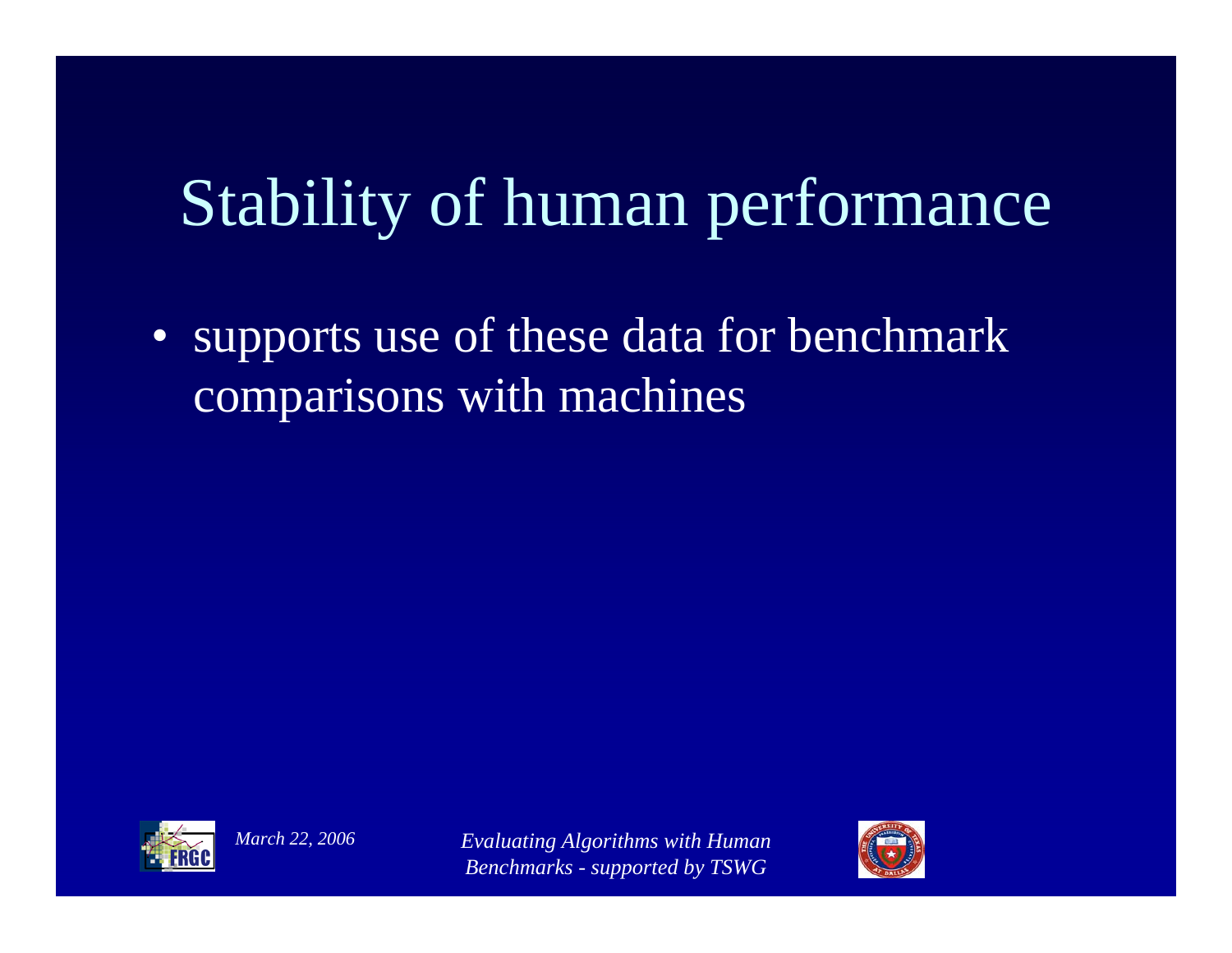## Human-Machine Comparisons

- Seven state-of-the-art algorithms
	- 4 from industry
	- 3 from academic institutions
- Comparisons
	- 120 difficult face pairs
	- 120 easy face pairs



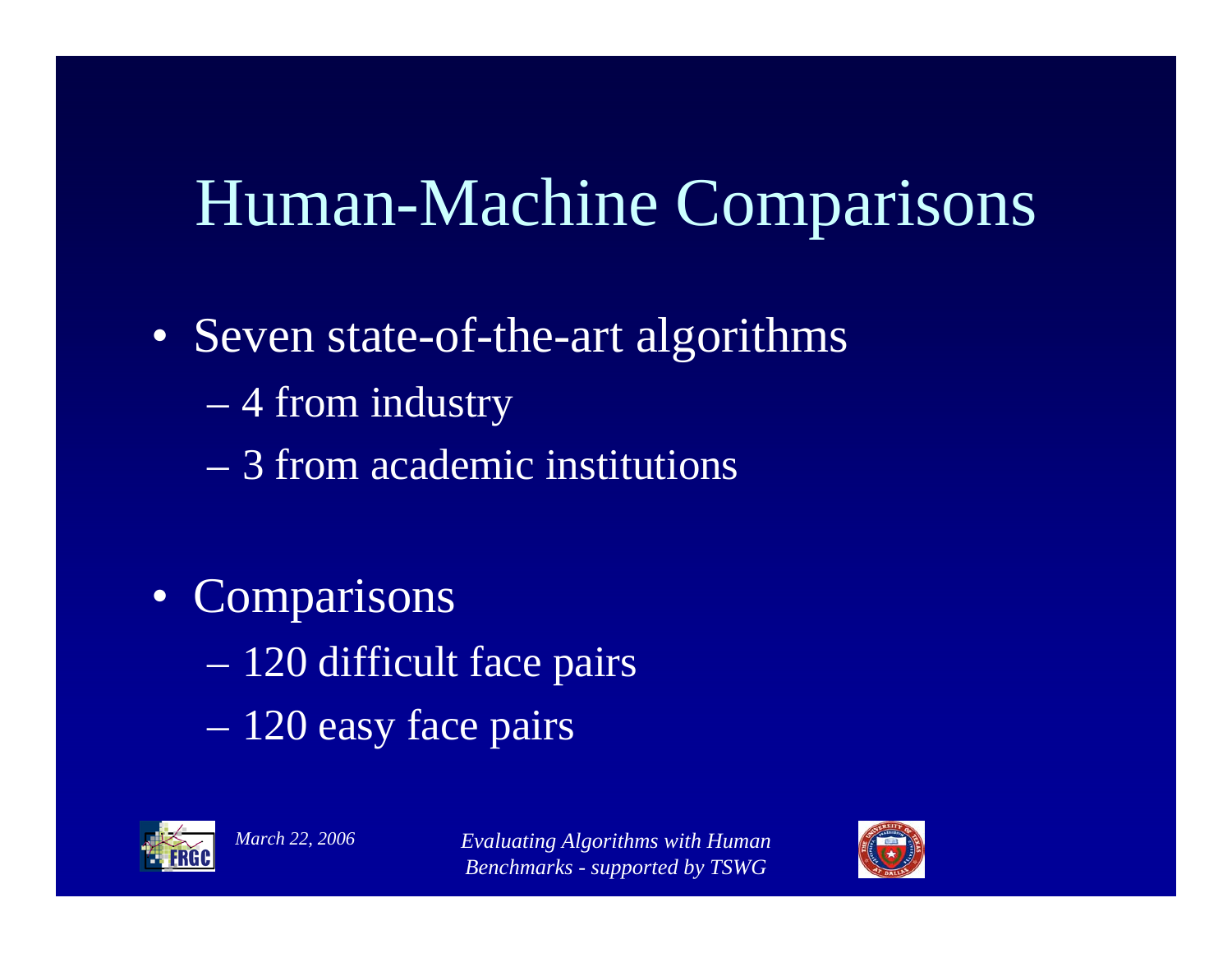### Results



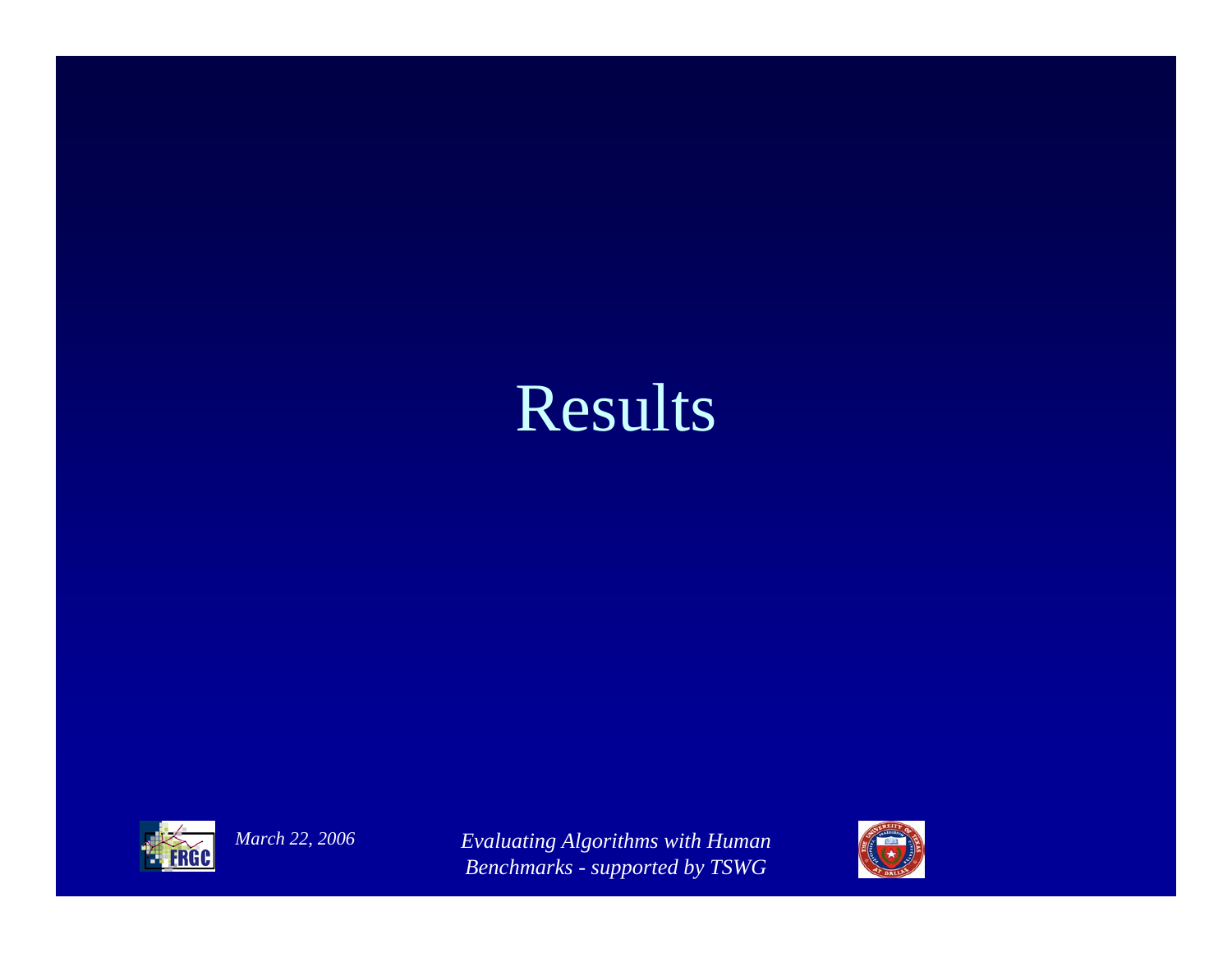#### Identity Matching for Difficult Face Pairs





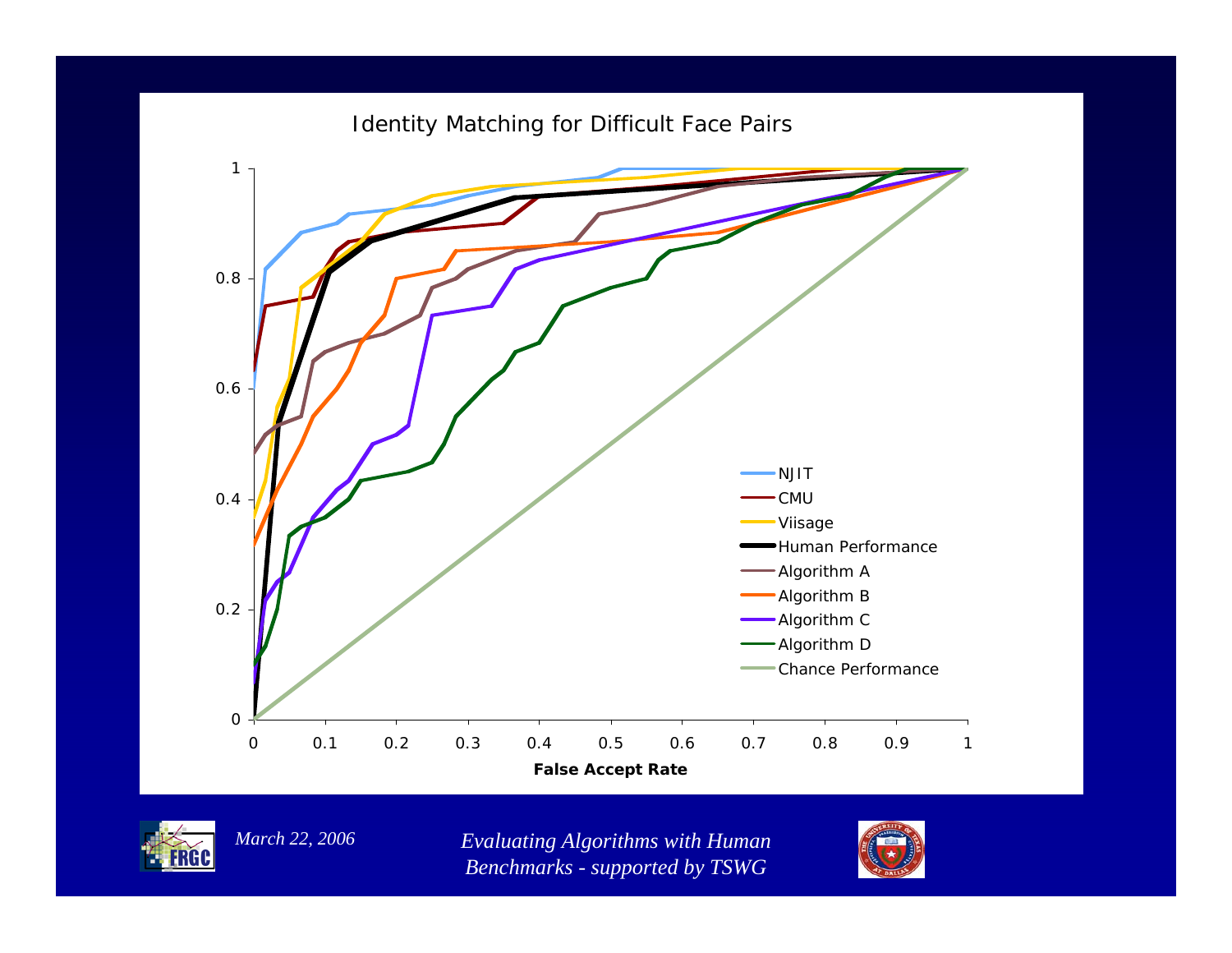### Results Summary Difficult Face Pairs

- 3 algorithms surpass humans
	- NJIT (Liu, *IEEE: PAMI, in press*)
	- CMU (Xie et al., 2005)
	- Viisage (Husken et al., 2005)
- 4 less accurate than humans



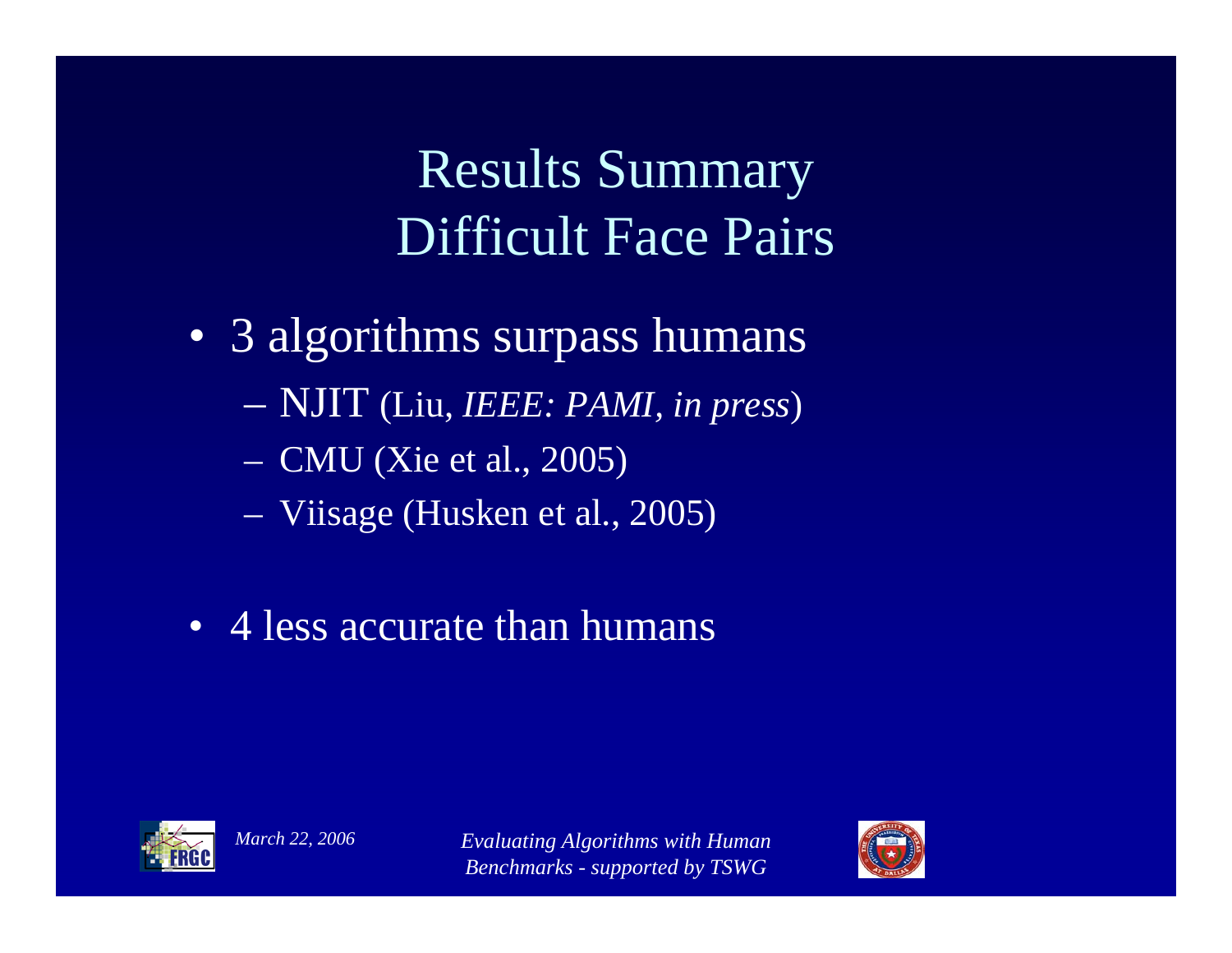Identity Matching for Easy Face Pairs





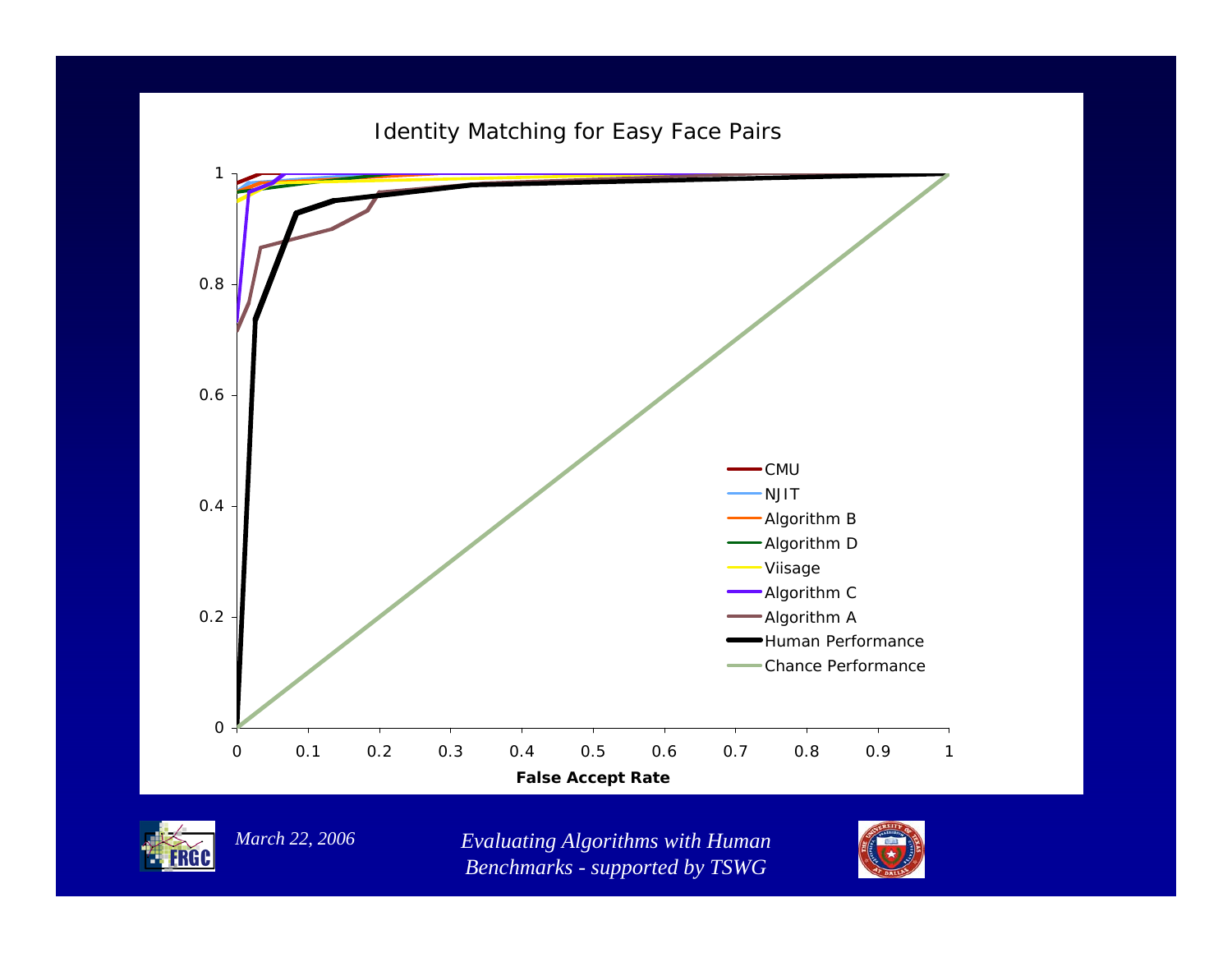Results Summary Easy Face Pairs

- 6 algorithms surpass humans!
- 7th less accurate than humans at high false acceptance rates



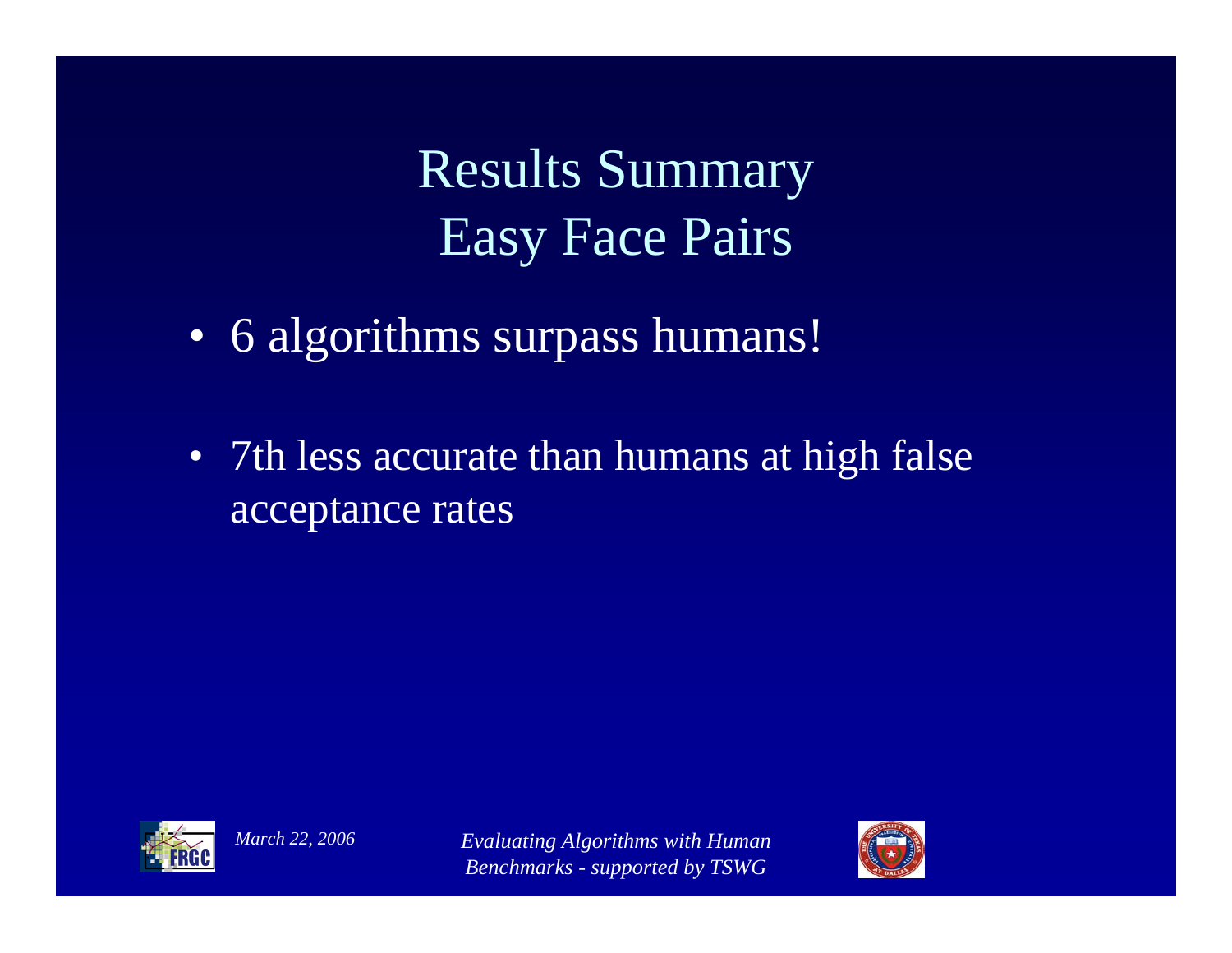### Human Attention

- Did attention waver during experiment? no correlation between accuracy and trial
	- verification (*<sup>r</sup>* = .07, *ns*)
	- false acceptance rate (*r* = -.04, *ns*.)



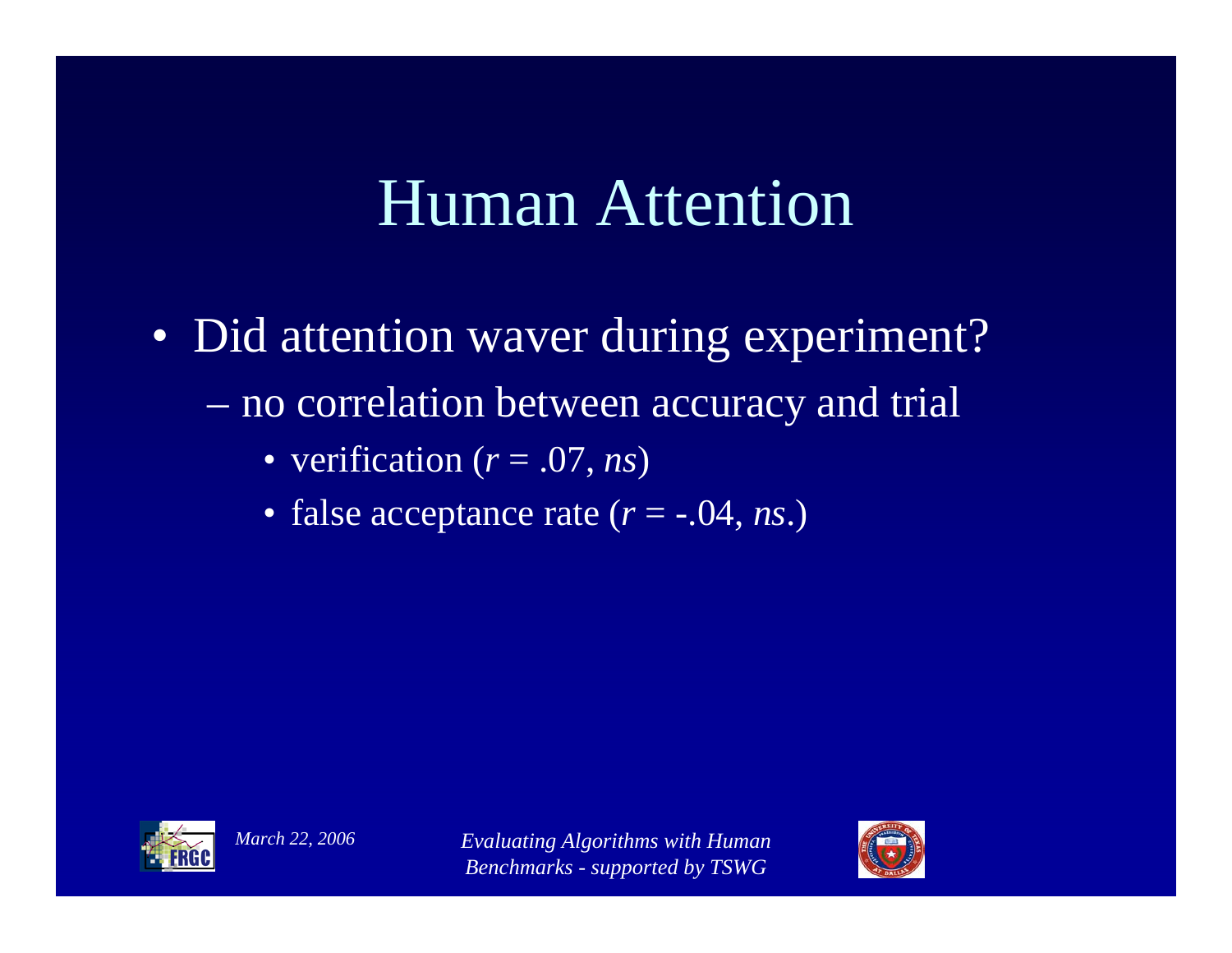# Are human skills overrated?

- "familiar" versus "unfamiliar"
- unfamiliar matching
	- $\mathcal{L}_{\mathcal{A}}$  *correct* task for comparing "human" and machine security systems
- evidence that human expertise for faces may be limited to recognizing "familiar faces (Hancock et al., 2001; O'Toole et al., 2003)



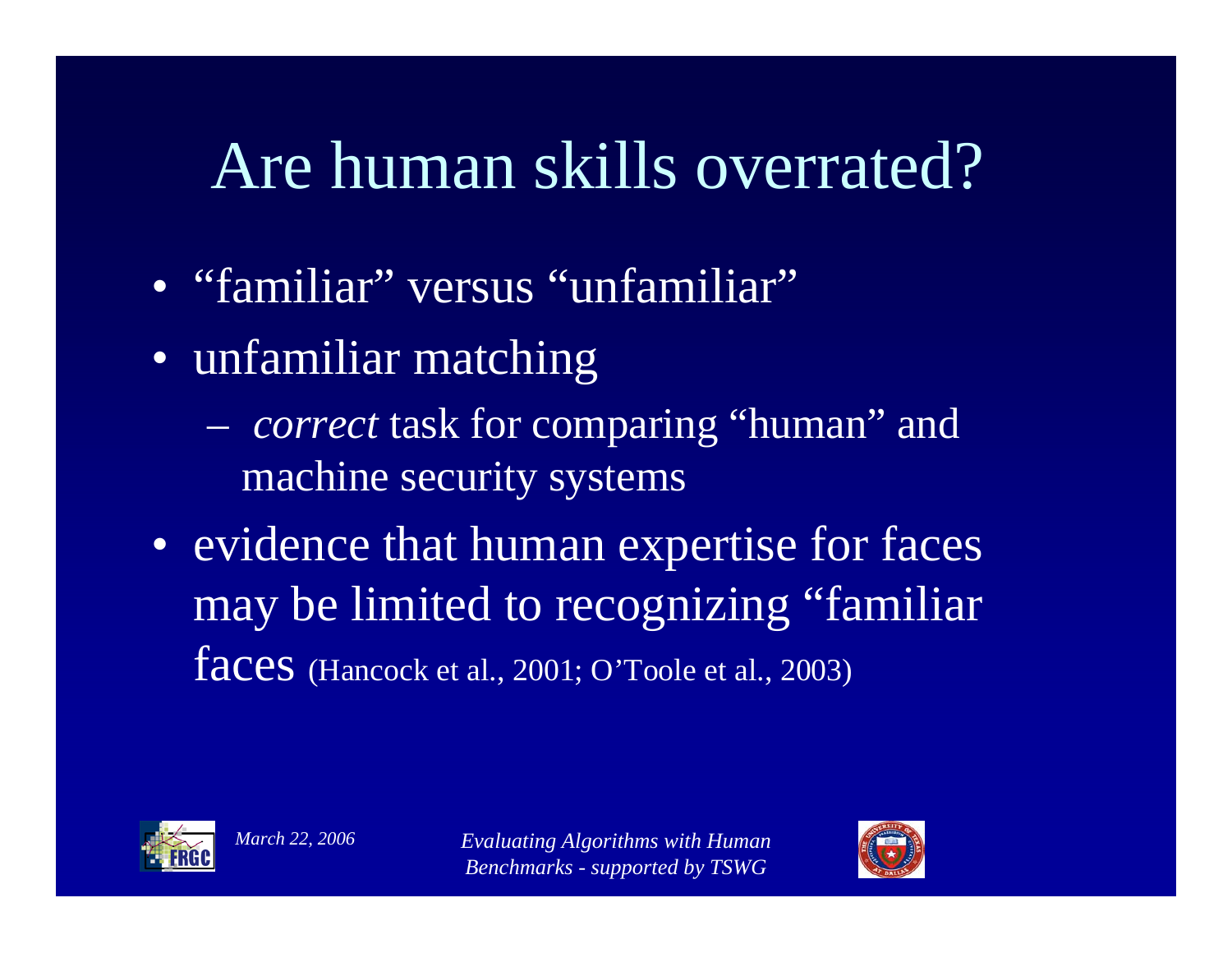### Familiarization

- Can we improve human performance?
- Experiment 4
	- select face pairs that generated errors in Exp. 2
	- familiarize subjects with people in pairs
		- 5 exposures to one face in pair
	- $n = 77$  subjects
	- results
		- $-$  improvement, but not significant  $(F(1,76)=1.3, p < .25)$



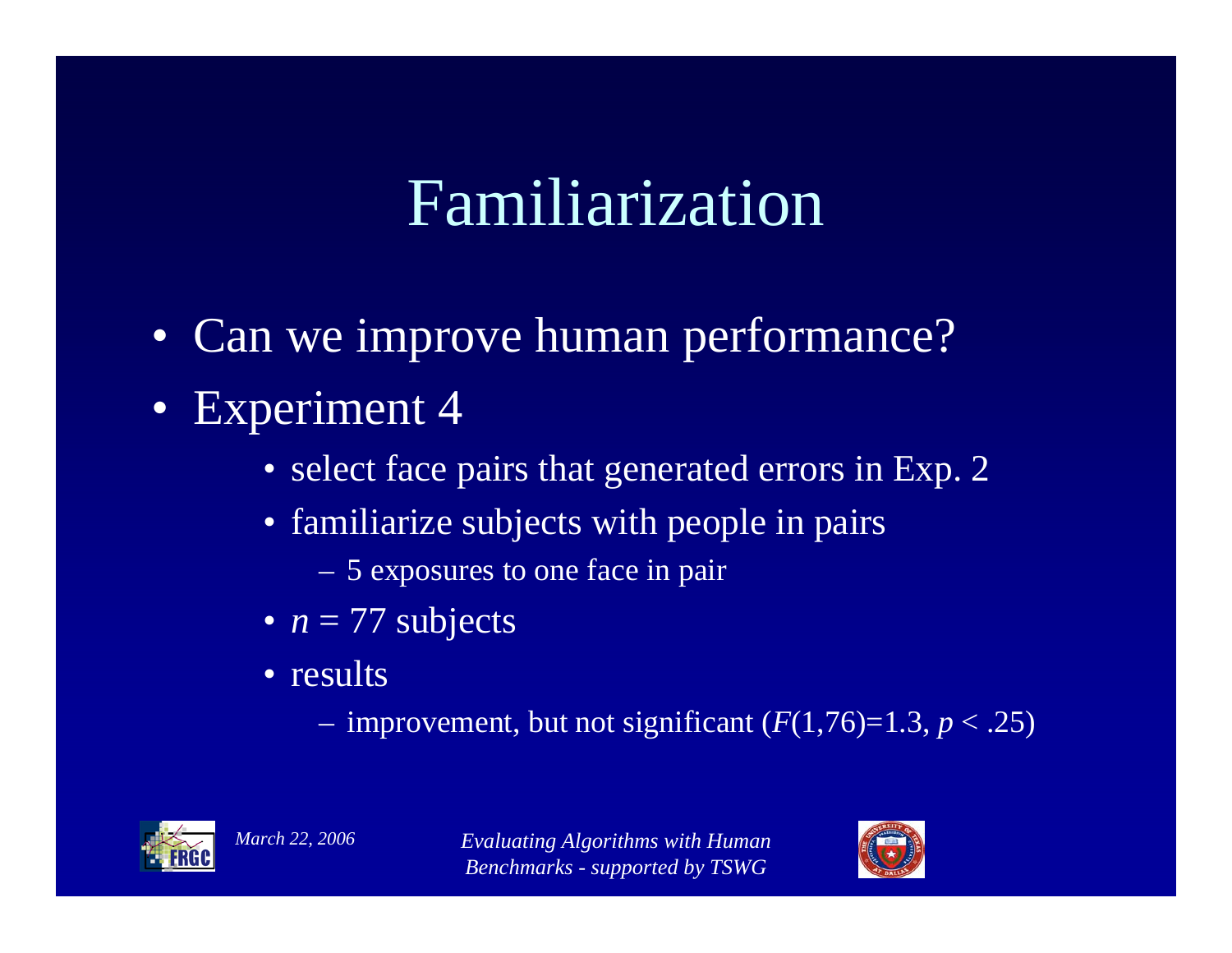#### **Human Performance with Familiarization**





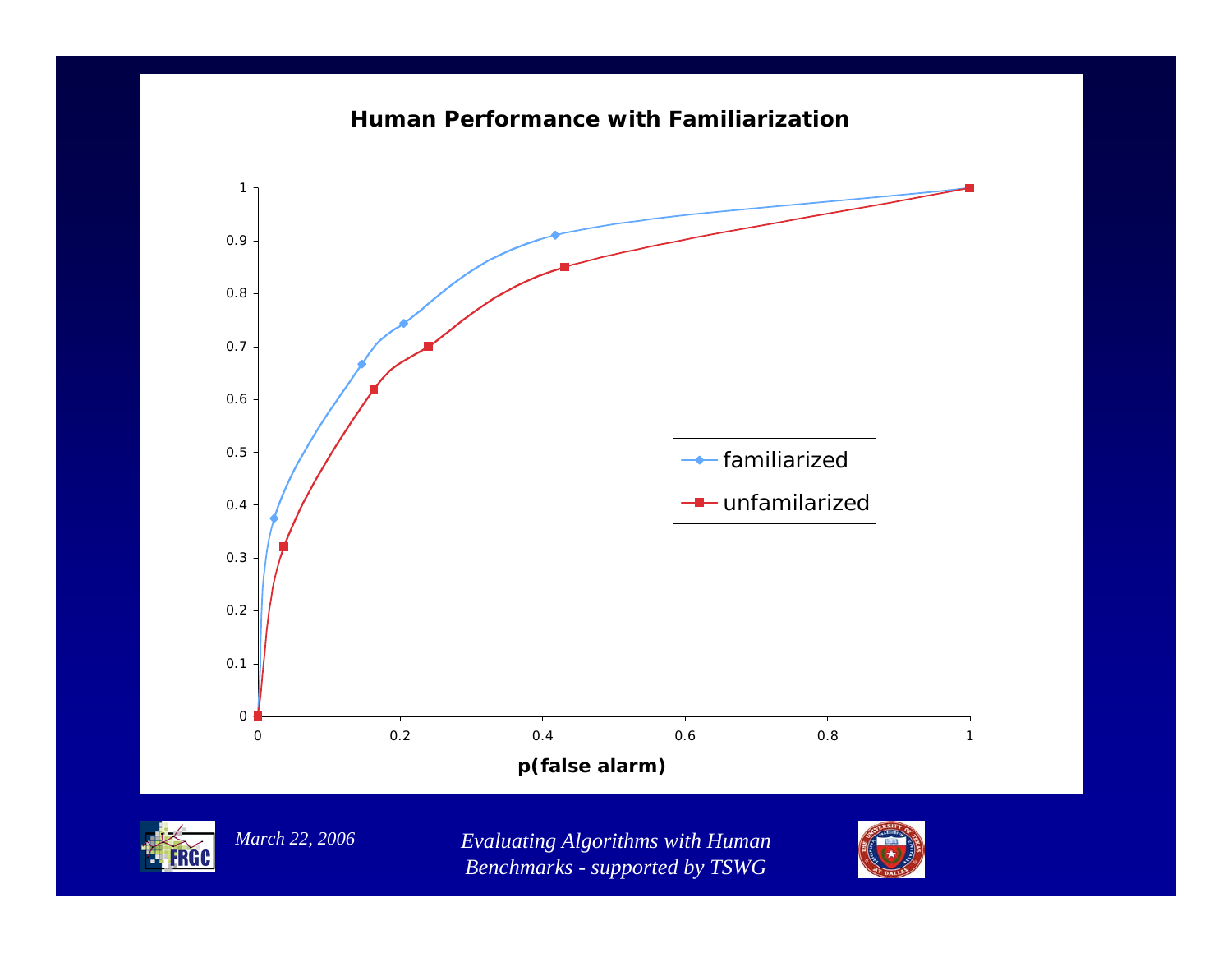### Conclusions

- Algorithms compete favorably with humans on the difficult task of matching faces across changes in illumination
	- some algorithms are *better* than humans on "difficult" face pairs
	- nearly all are *better* than humans on "easy" face pairs



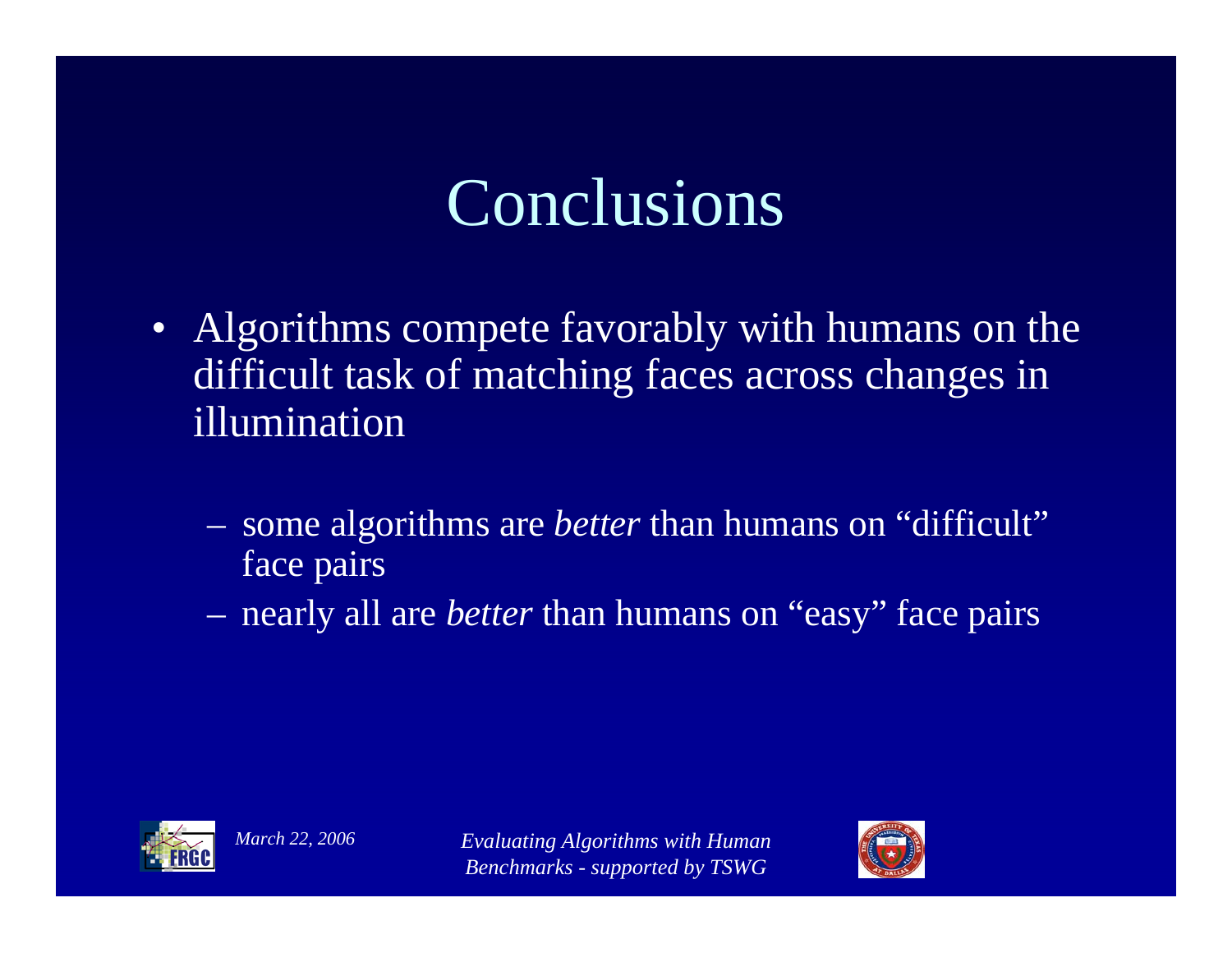# Implications

- Algorithms may improve security in some situations
	- *even if they perform poorly in absolute terms*



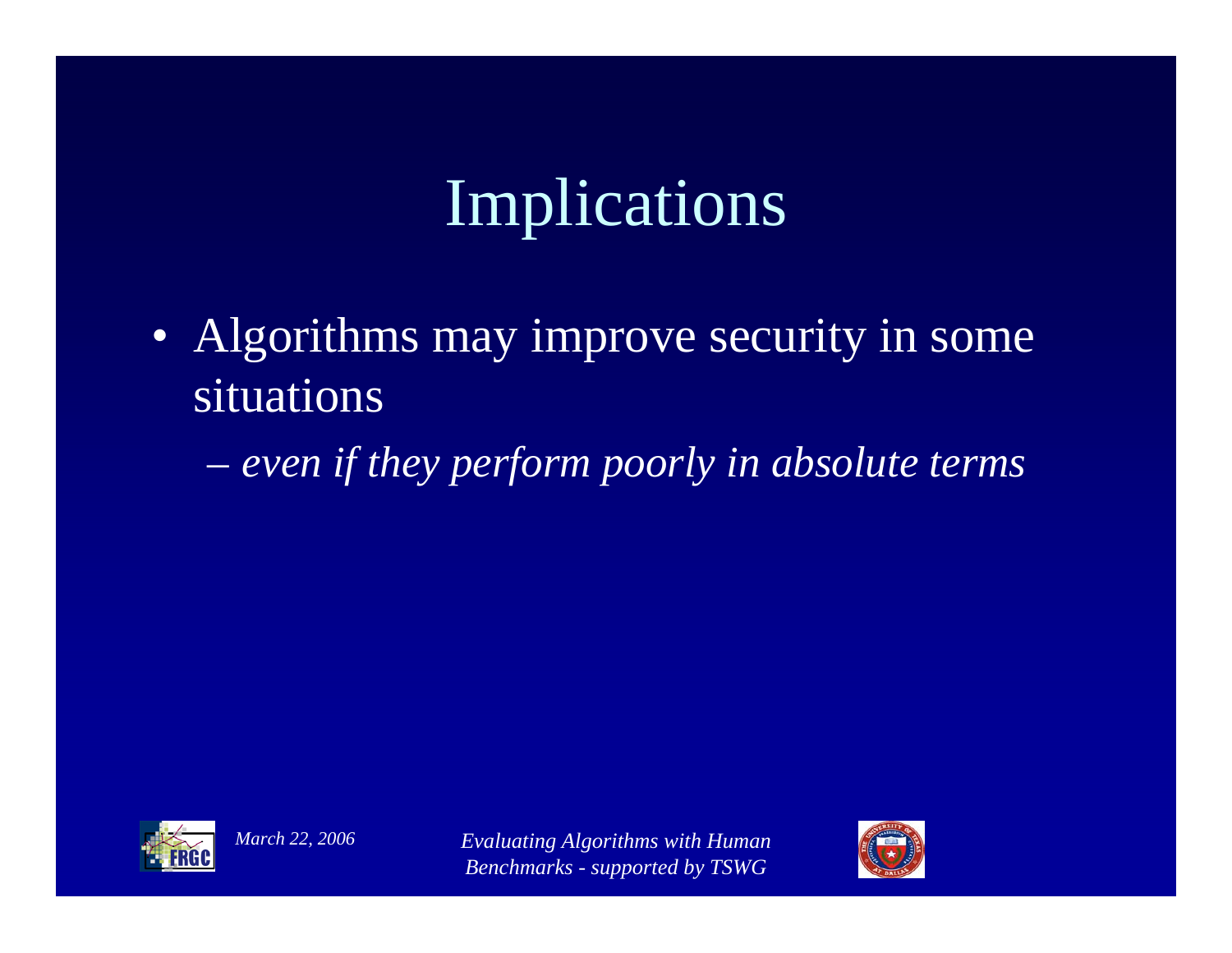# Implications

• We accept on "face" value the need to test any algorithm that we put in the field for an important security application

• Tools available for testing humans

#### $\mathcal{L}_{\mathcal{A}}$ We rarely do!?



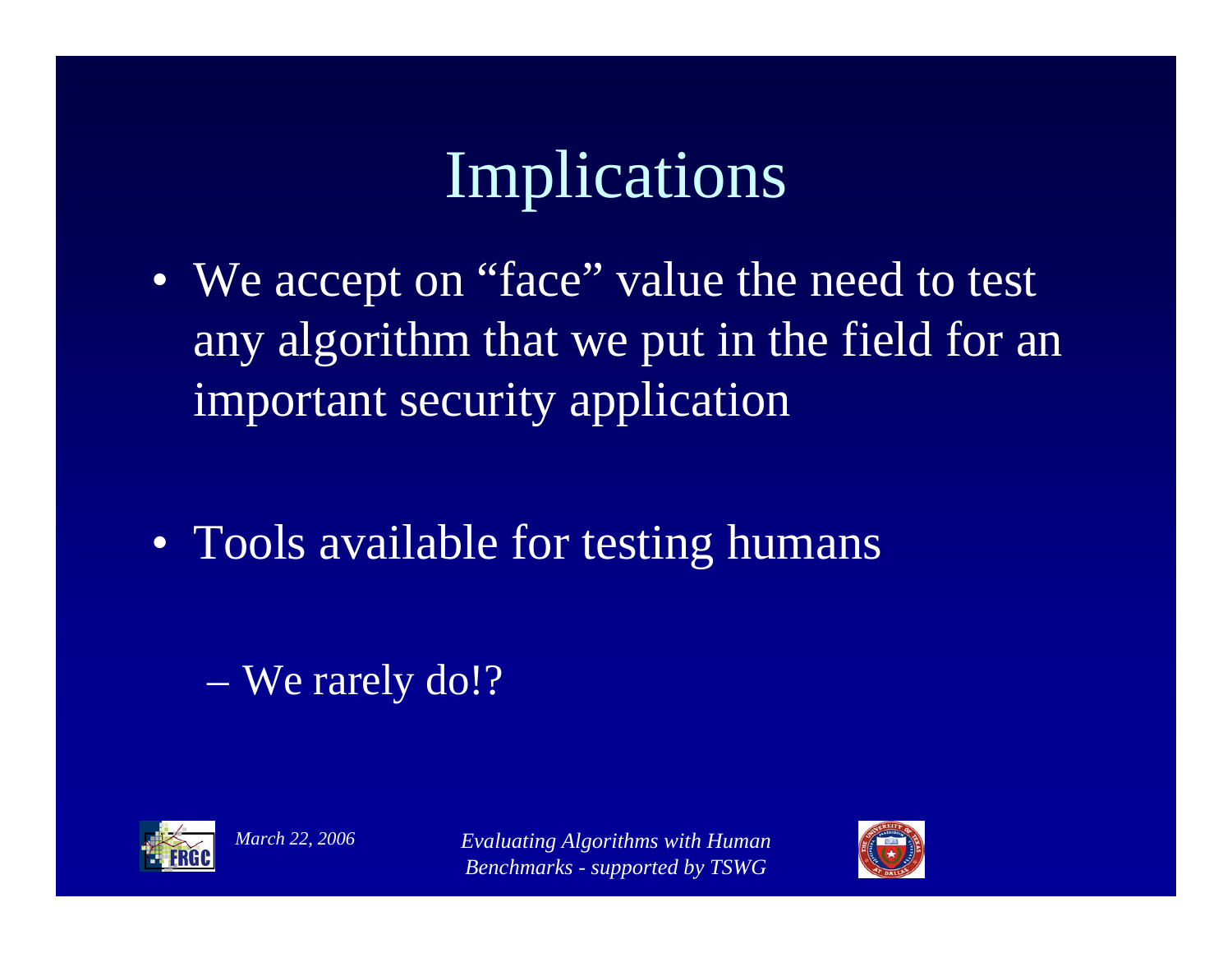### What next?

- Why?
	- Analysis of the variability of algorithms
	- $\mathcal{L}_{\mathcal{A}}$  Which face pairs separate algorithms?
		- Hybrid strengths & weaknesses